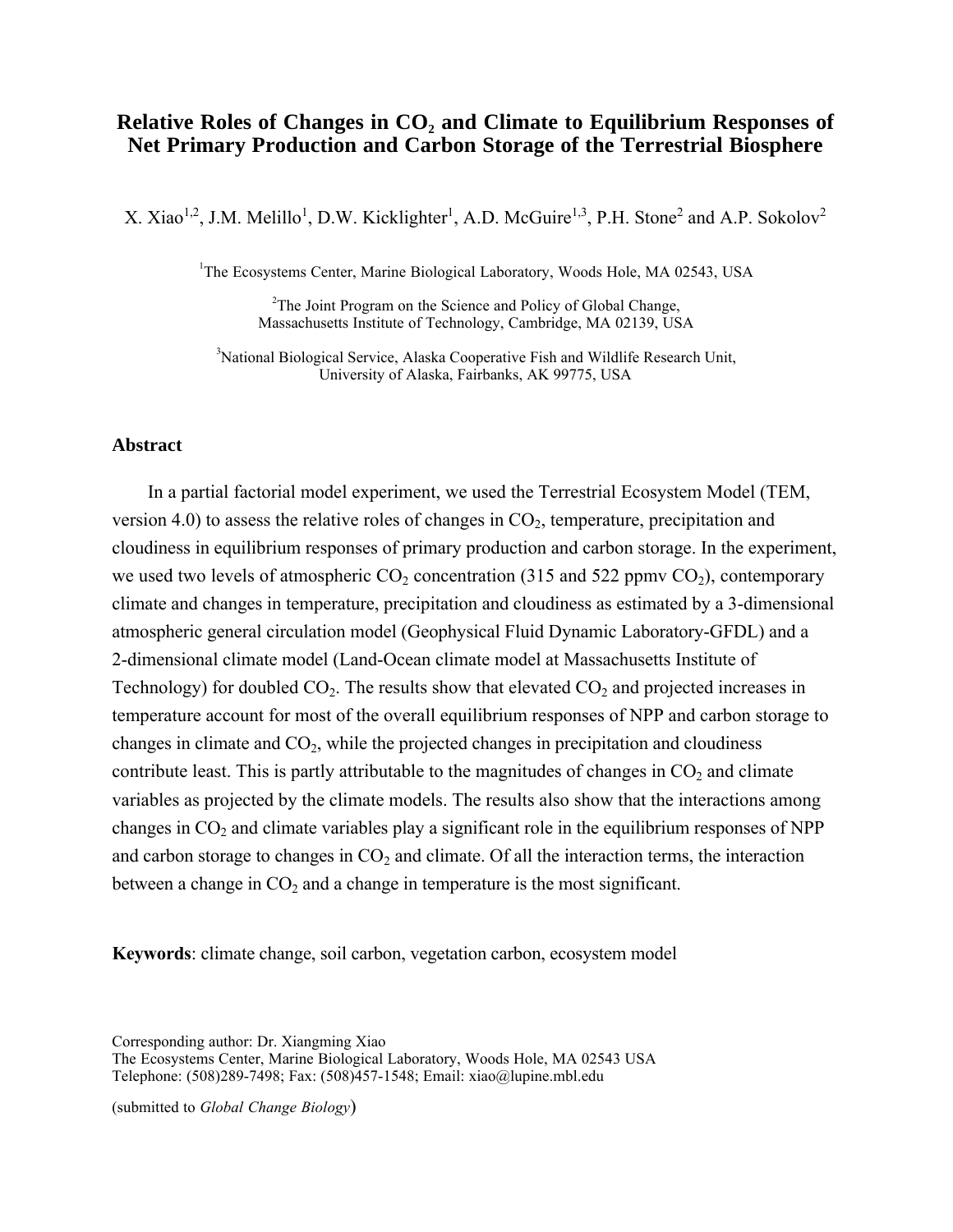### **I. Introduction**

Increases in anthropogenic emissions of greenhouse gases  $(e.g., CO<sub>2</sub>, CH<sub>4</sub>, N<sub>2</sub>O)$  have resulted in an increase of the atmospheric abundance of these gases and consequently an increase of radiative forcing of climate (Houghton *et al*., 1995). Atmospheric general circulation models (GCMs) have indicated that the increase of radiative forcing from a doubled  $CO<sub>2</sub>$  will change temperature, precipitation and cloudiness of the globe. According to a number of GCMs, equilibrium climate change simulations for a doubled  $CO<sub>2</sub>$  will result in increases of global surface mean annual temperature between 1.5 ˚C and 4.5 ˚C (Mitchell *et al*., 1990). The GCMs also project large changes in magnitudes and spatial distributions of precipitation and cloudiness for a doubled  $CO<sub>2</sub>$ .

Changes in atmospheric  $CO<sub>2</sub>$  concentration and climate (temperature, precipitation, solar radiation) are likely to have impacts on the structure and function of the terrestrial biosphere (Gates, 1985; Melillo *et al*., 1990). There are few field experiments on the responses of whole terrestrial ecosystems to elevated  $CO<sub>2</sub>$  (Mooney *et al.*, 1991) and to climate change, *e.g.*, soil warming (Van Cleve *et al*., 1990; Melillo *et al*., 1995). At present, there is no full-factorial, longterm field experiment to examine the combined effects of changes in individual variables  $(CO<sub>2</sub>)$ level, temperature, precipitation and solar radiation) and their interactions on terrestrial ecosystems. Our understanding about the sensitivity of net primary production and carbon stock of the terrestrial ecosystems to a change in  $CO<sub>2</sub>$  and changes in temperature, precipitation and cloudiness (solar radiation) projected by the climate models is limited to the results of modeling studies.

In earlier sensitivity studies that have used ecosystem models, investigators applied  $+1$  °C, +2 °C, +4 °C warming and/or  $\pm 10\%$ ,  $\pm 20\%$  increase of precipitation uniformly over the globe or continents to estimate the response of NPP (Esser, 1987, 1990; McGuire *et al*., 1993; Zhang, 1993) and carbon storage to climate change (McGuire *et al*., 1996a, 1995; Melillo *et al*., 1995; Schimel *et al*., 1994; Potter *et al*., 1993; Townsend *et al*., 1992; Jenkinson *et al*., 1991; Buol *et al*., 1990). Although this single factor sensitivity analysis approach has been useful for preliminary analyses of the effects of climate change on ecosystems, interpretation of the results have been limited. In reality, changes in climate variables will not be uniform across regions, and GCMs project large latitudinal and longitudinal variations in temperature and precipitation changes for doubled  $CO<sub>2</sub>$ . By not considering the covariations in climate variables, this approach has the largest inconsistency of the physical climate system and has not taken the effects of other abiotic controls on NPP and carbon storage into account. The interaction between a change in one abiotic factor and changes in other abiotic factors may play an important role in the responses of terrestrial ecosystems to climate change.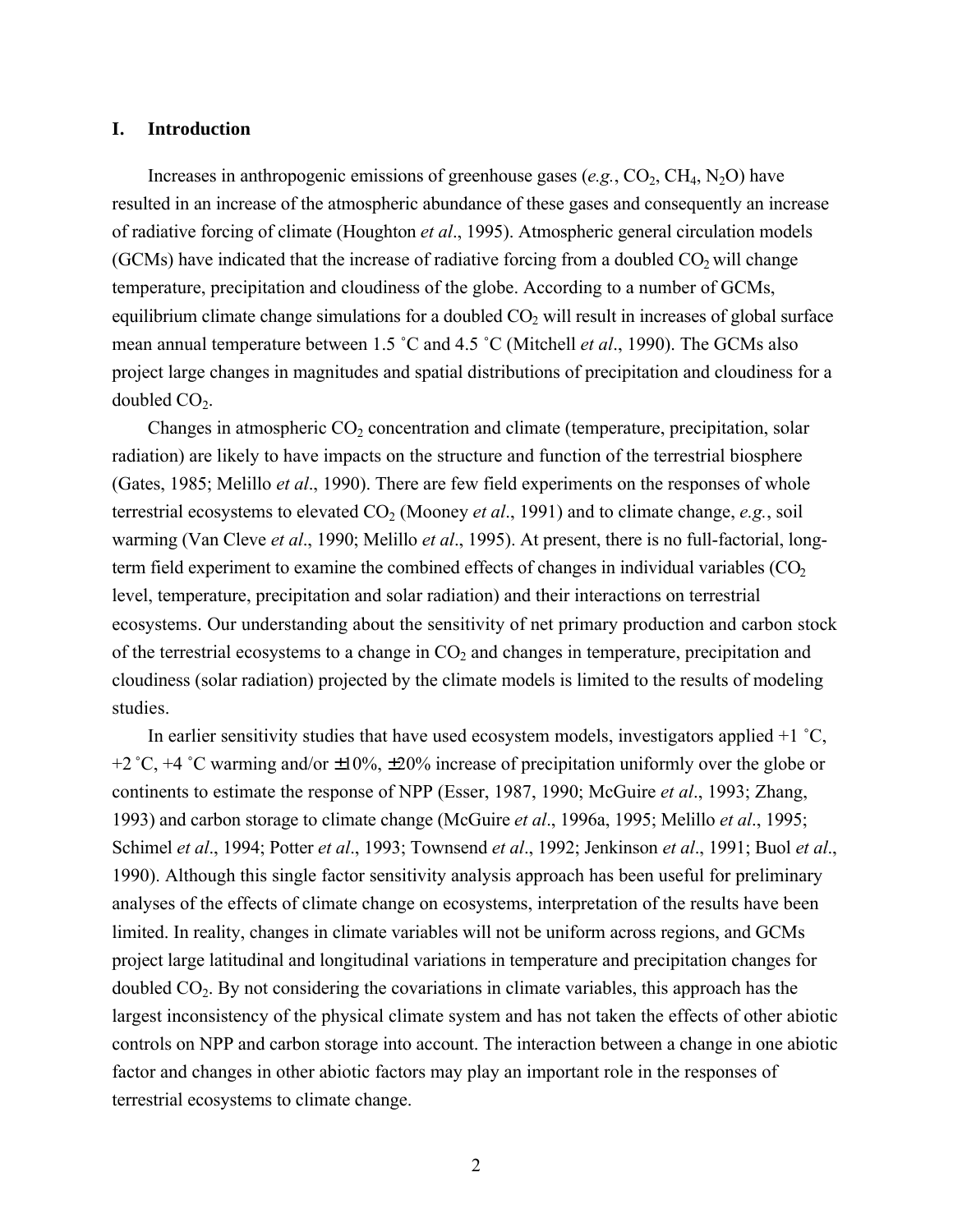To better account for the physical consistency of climate change and the interactions among the driving variables, a number of studies have used the projected changes in temperature, precipitation and cloudiness from GCMs and elevated  $CO<sub>2</sub>$  to simulate the potential impacts of climate changes and elevated  $CO<sub>2</sub>$  on primary production and carbon storage of natural and managed ecosystems at global and continental scales (Melillo *et al*., 1993; Parton *et al*., 1995; Rosenzweig and Parry, 1994; VEMAP Members, 1995; Xiao *et al*., 1996). Both the magnitude and spatial distribution of responses of net primary production (NPP) and carbon storage vary among climate change predictions as estimated by GCMs for an particular ecosystem model. The responses of NPP and carbon storage also vary among various ecosystem models for a given climate change prediction (VEMAP Members, 1995). The differences in responses of NPP and carbon storage may be attributable to the concepts and formulations of the ecosystem models and climate models used in the studies. One of the earlier studies also showed that the response of net primary production of the terrestrial biosphere is affected strongly by the interaction between a change in atmospheric CO<sub>2</sub> concentration and a change in climate (Melillo *et al.*, 1993). Although this approach provides estimates of the overall responses of NPP and carbon storage to changes in the four driving variables, the relative contribution of a change in an individual variable and its interactions with changes of the other three variables to the overall responses of NPP and carbon storage have not been quantified.

Uncertainties in future concentrations of atmospheric  $CO<sub>2</sub>$  and projected changes in temperature, precipitation and cloudiness by GCMs are large and differ among the four variables. Different ecosystems may have different responses to changes in  $CO<sub>2</sub>$ , temperature, precipitation and cloudiness. Quantification of the effect of a change in an individual driving variable, including its interaction with changes of other driving variables, on NPP and carbon storage will further our understanding of responses of ecosystems to climate change and how well ecosystem models represent ecosystem processes. In addition, we will gain a better understanding of the importance of the uncertainties in changes of climate variables estimated by GCMs on ecosystems.

In this study, we conduct a partial factorial experiment of model simulations, using a global biogeochemistry model (Terrestrial Ecosystem Model - TEM 4.0; McGuire *et al*., 1995a, 1996b) to quantify the relative importance of projected changes in temperature, precipitation, cloudiness and atmospheric  $CO_2$  concentration to the equilibrium responses of NPP and carbon storage of terrestrial ecosystems. We used two levels of atmospheric  $CO<sub>2</sub>$  concentration (315 ppmv and 522 ppmv) and changes in temperature, precipitation and cloudiness projected by a 3 dimensional GCM (Geophysical Fluid Dynamic Laboratory - GFDL; Manabe and Wetherald, 1987; Wetherald and Manabe, 1988) and a 2-dimensional statistical-dynamical climate model (Land-Ocean climate model at Massachusetts Institute of Technology (MIT L-O); Sokolov and Stone, 1995). Both the 2-D MIT L-O climate model and TEM are linked in an integrated impact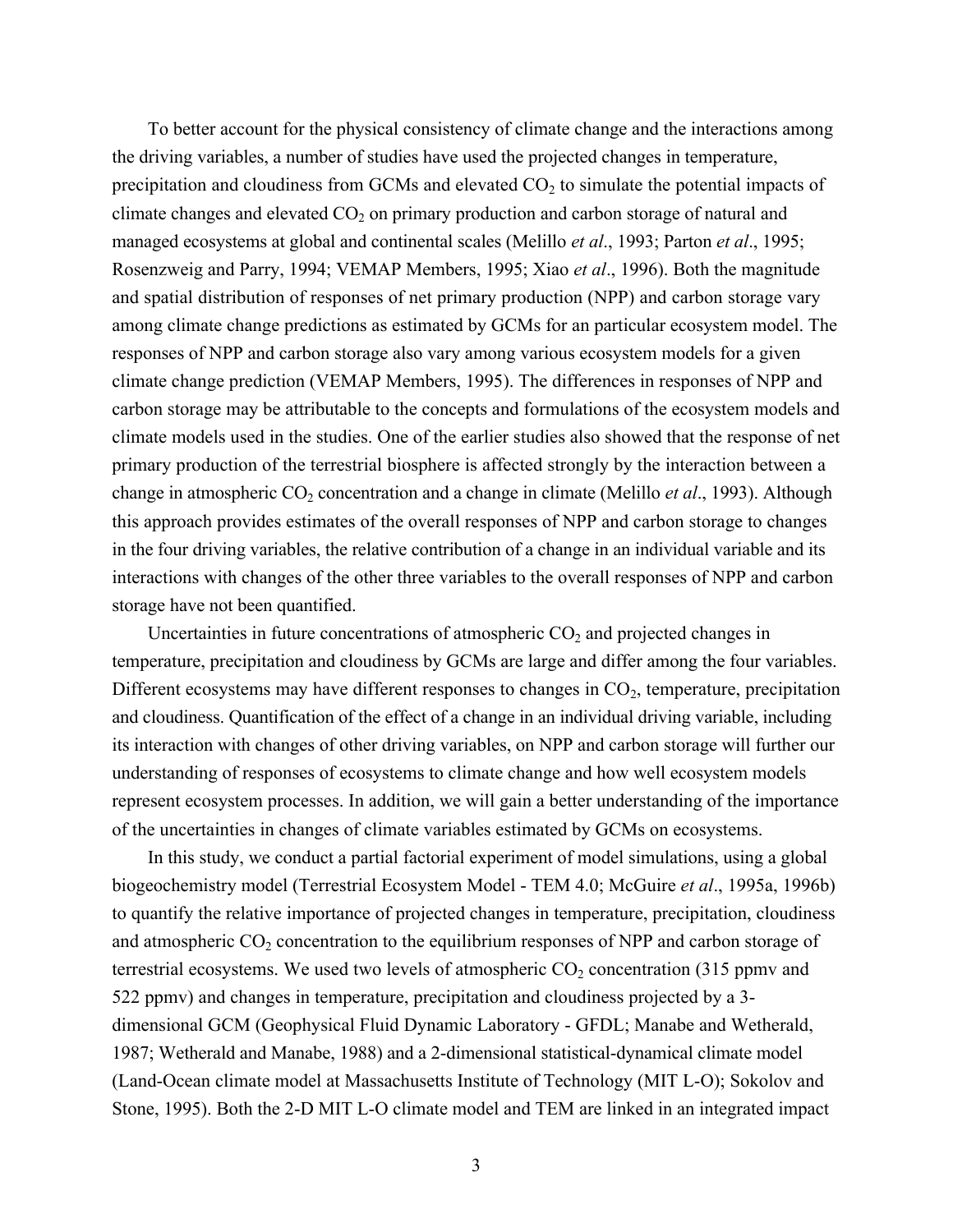assessment framework of climate change at Massachusetts Institute of Technology (Prinn *et al*., 1996; Xiao *et al*., 1996). A comparison of the responses of primary production and carbon storage to climate change predictions between the 3-D GFDL GCM and the 2-D MIT L-O climate model provide insights into the importance of spatial resolutions, including longitudinal variations of climate change predictions, on estimating ecosystem responses to climate change (Xiao *et al*., 1996). To explore how ecosystem responses vary over different spatial scales, we examined the responses of NPP, reactive soil organic carbon and vegetation carbon across the scales of the globe, latitudinal bands and biomes.

## **II. The Terrestrial Ecosystem Model (TEM)**

The TEM (Raich *et al*., 1991; McGuire *et al*., 1992, 1993, 1995a, 1996a, 1996b) is a process-based ecosystem model that simulates important carbon and nitrogen fluxes and pools for various terrestrial ecosystems (Fig. 1). It runs at a monthly time step. Driving variables include monthly mean climate (precipitation, temperature and cloudiness), soil texture (sand, clay and silt proportion), elevation, vegetation and water availability. The water balance model of Vorosmarty *et al*., (1988) is used to generate hydrological input (*e.g.*, potential evapotranspiration, soil moisture) for TEM. In this study, we used version 4.0 of TEM (McGuire *et al*., 1995a, 1996b). Here, we briefly review how TEM describes the influence of  $CO<sub>2</sub>$ , temperature, precipitation and cloudiness on primary production and carbon stocks.

Net primary production (NPP) is calculated as the difference between gross primary production (GPP) and plant respiration  $(R_A)$ . The flux GPP is calculated at each monthly time step as follows:

$$
GPP = Cmax f(PAR)f(LEAF)f(T)f(CO2, H2O)f(NA)
$$
 (1)

where Cmax is the maximum rate of C assimilation, PAR is photosynthetically active radiation, LEAF is leaf area relative to maximum annual leaf area,  $T$  is temperature,  $CO_2$  is atmospheric  $CO<sub>2</sub>$  concentration,  $H<sub>2</sub>O$  is water availability, and NA is nitrogen availability.

The effect of  $CO_2$  and water availability on GPP are interrelated. The function  $f(CO_2, H_2O)$ is described by the hyperbolic relationship:

$$
f(CO_2, H_2O) = Ci / (kc + Ci)
$$
 (2)

where  $Ci$  is the concentration of  $CO<sub>2</sub>$  within leaves of the canopy and  $kc$  is the half-saturation constant for  $CO<sub>2</sub>$  uptake by plants. The relationship between  $CO<sub>2</sub>$  concentration inside stomatal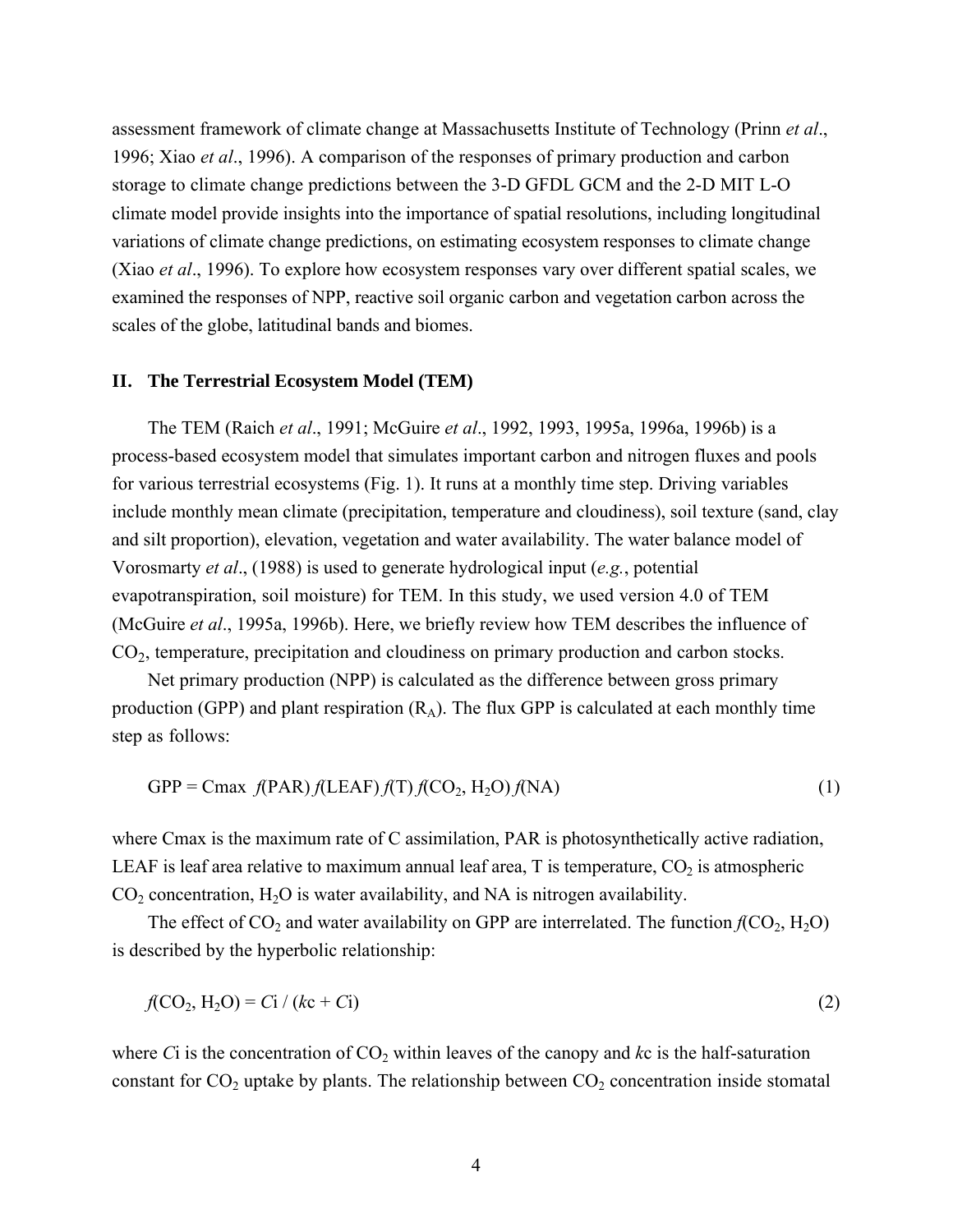cavities (*C*i) and in the atmosphere (*C*a) is directly proportional to relative moisture availability (Raich *et al*., 1991):

$$
Ci = GvCa
$$
 (3a)

$$
Gv = 0.1 + (0.9 \text{ EET/PET}) \tag{3b}
$$

where  $Gv$  is a unitless multiplier that accounts for changes in leaf conductivity to  $CO<sub>2</sub>$  resulting from changes in moisture availability, PET is potential evapotranspiration and EET is the estimated evapotranspiration. The flux PET is calculated as a function of mean air temperature and solar radiation (Jensen and Haise, 1963). The flux EET is equal to PET in wet months but is modeled as a function of rainfall, snowmelt recharge and a change of soil moisture in dry months (Vorosmarty, 1989).

The results from  $CO_2$ -enrichment studies indicate that the response of plant productivity to doubled CO<sub>2</sub> ranges from 20% to 50%, given adequate nutrients and water (Kimball, 1975; Gates, 1985; McGuire *et al*., 1995b). In TEM, the parameter *k*c (400 ppmv) has been chosen to increase  $f(CO<sub>2</sub>, H<sub>2</sub>O)$  by 37% for a doubling of atmospheric  $CO<sub>2</sub>$  concentration from 340 ppmv to 680 ppmv, with canopy conductance equal to 1 (McGuire *et al*., 1992, 1993). It is important to note that the response of GPP to doubled  $CO<sub>2</sub>$  is not a constant 37% for  $k\text{c}$  of 400 ppmv, because GPP calculation is also affected by *f*(NA), which represents the limiting effect of vegetation nitrogen status on GPP (McGuire *et al*., 1992, 1993; Melillo *et al*., 1993). Vegetation nitrogen status is determined by vegetation nitrogen uptake (NUPTAKE) and nitrogen from the labile nitrogen pool of vegetation (NMOBIL). The nitrogen down-regulation of GPP response to elevated CO2 in TEM is discussed elsewhere (McGuire *et al*., 1996b).

Increasing irradiance of PAR increases GPP hyperbolically in the following form: *f*(PAR) = PAR /  $(ki + PAR)$ . A mean value of 314 J cm<sup>-2</sup>d<sup>-1</sup> for *ki* from published leaf studies is used and applied to entire leaf canopies independent of vegetation types (Raich *et al*., 1991). Cloudiness affects the amount of solar irradiance, including PAR, that reaches the canopy of vegetation.

The effect of air temperature on GPP is described by allowing *f*(T) to increase in a parabolic fashion to a grid-cell specific optimum temperature. Between the optimum temperature and a maximum vegetation-specific temperature constraint, *f*(T) is equal to 1.0. Above the maximum temperature constraint, *f*(T) declines rapidly to 0.0 (McGuire *et al*., 1996b). Air temperature also affects plant respiration  $(R_A)$ . The flux  $R_A$  includes both maintenance respiration  $(R_M)$  and construction respiration ( $R<sub>C</sub>$ ). The flux  $R<sub>M</sub>$  increases logarithmically with temperature using a  $Q<sub>10</sub>$ value that varies from 1.5 to 2.5 (McGuire *et al.*, 1992). The flux R<sub>C</sub> is determined to be 20% of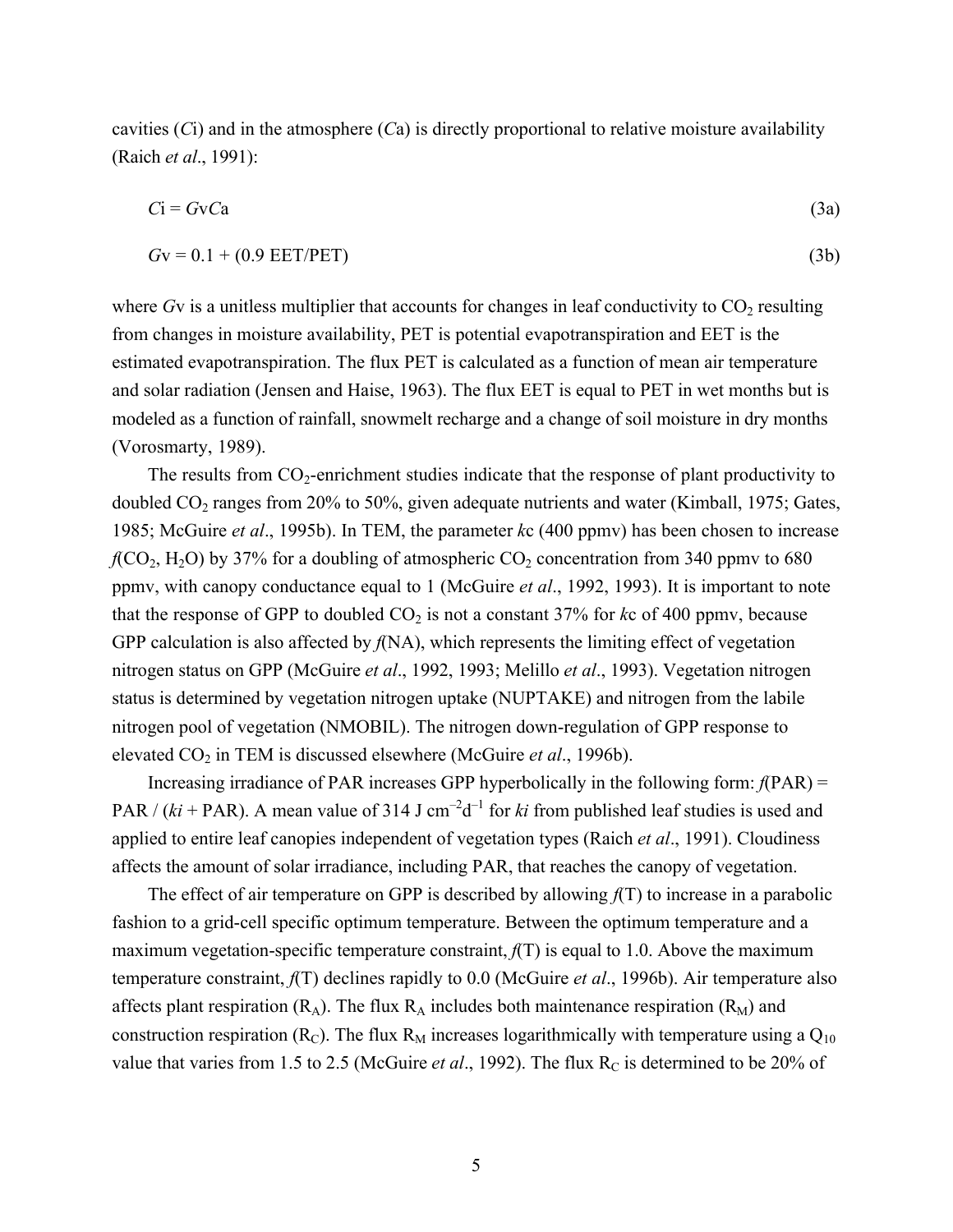the difference between GPP and  $R_M$  (Raich *et al.*, 1991). Thus, changes in NPP are directly related to changes in  $CO<sub>2</sub>$ , temperature, precipitation and cloudiness.

In TEM, the amount of carbon stored in vegetation and soils is a balance between carbon fluxes into and out of these pools (Fig. 1). To attain equilibrium conditions in the simulation, annual fluxes out of a carbon pool must equal annual fluxes into the pool. Vegetation carbon increases with NPP, but decreases with litterfall. Although litterfall is simply modeled as a function of biomass with no independent climate and  $CO<sub>2</sub>$  effects, annual litterfall must equal annual NPP to maintain equilibrium conditions in the simulation. Thus, climate and  $CO<sub>2</sub>$  have an indirect effect on litterfall. Soil organic carbon increases with litterfall, but decreases with decomposition (*i.e.*, heterotrophic respiration,  $R_M$ ). The flux  $R_M$  represents decomposition of all organic matter in the ecosystem. It is modeled as a function of soil carbon  $(C_s)$ , mean monthly air temperature (T), mean volumetric soil moisture and the gram-specific decomposition constant  $k_d$ (Raich *et al*., 1991):

$$
R_{\rm H} = k_{\rm d} \left( C_{\rm s} \right) e^{0.0693 \text{T}} \text{ MOIST} \tag{4}
$$

where MOIST is a parabolic function of volumetric soil moisture (McGuire *et al*., 1996b).

Thus, changes in heterotrophic respiration depend directly on changes in temperature and precipitation. Changes in  $CO<sub>2</sub>$  and cloudiness also indirectly influence decomposition of soil organic matter by affecting litterfall and the resulting amount of soil organic matter to be decomposed.

### **III. Design of Simulation Runs**

In this study, we designed a partial factorial experiment (Table 1) to efficiently illustrate the combined effects of a change in an individual variable and its interactions with changes of other variables on the overall responses of NPP and carbon storage of the terrestrial biosphere to changes in  $CO_2$  and climate. We first ran TEM for contemporary climate with 315 ppmv  $CO_2$  as the baseline. Next, we ran TEM for complete climate change at 522 ppmv  $CO_2$  (see #1, #6 in Table 1), which is considered as the full response model for our comparison in this study. Third, we ran four TEM simulations (see #2-5, #7-10 in Table 1). In each of the four simulations, one of the four driving variable  $(CO_2)$ , temperature, precipitation, cloudiness) uses the baseline values (*i.e.*, contemporary climate, 315 ppmv  $CO<sub>2</sub>$ ), while the other three variables use values from the climate change predictions or elevated  $CO<sub>2</sub>$ . Eliminating a change in an individual variable in a simulation (*e.g.*,  $\Delta CO_2$ ) will result in losses of both the effect of the change in this variable (*i.e.*,  $\Delta CO_2$ ) and the effect of its interactions with changes of other variables, *i.e.*, temperature ( $\Delta CO_2 \times$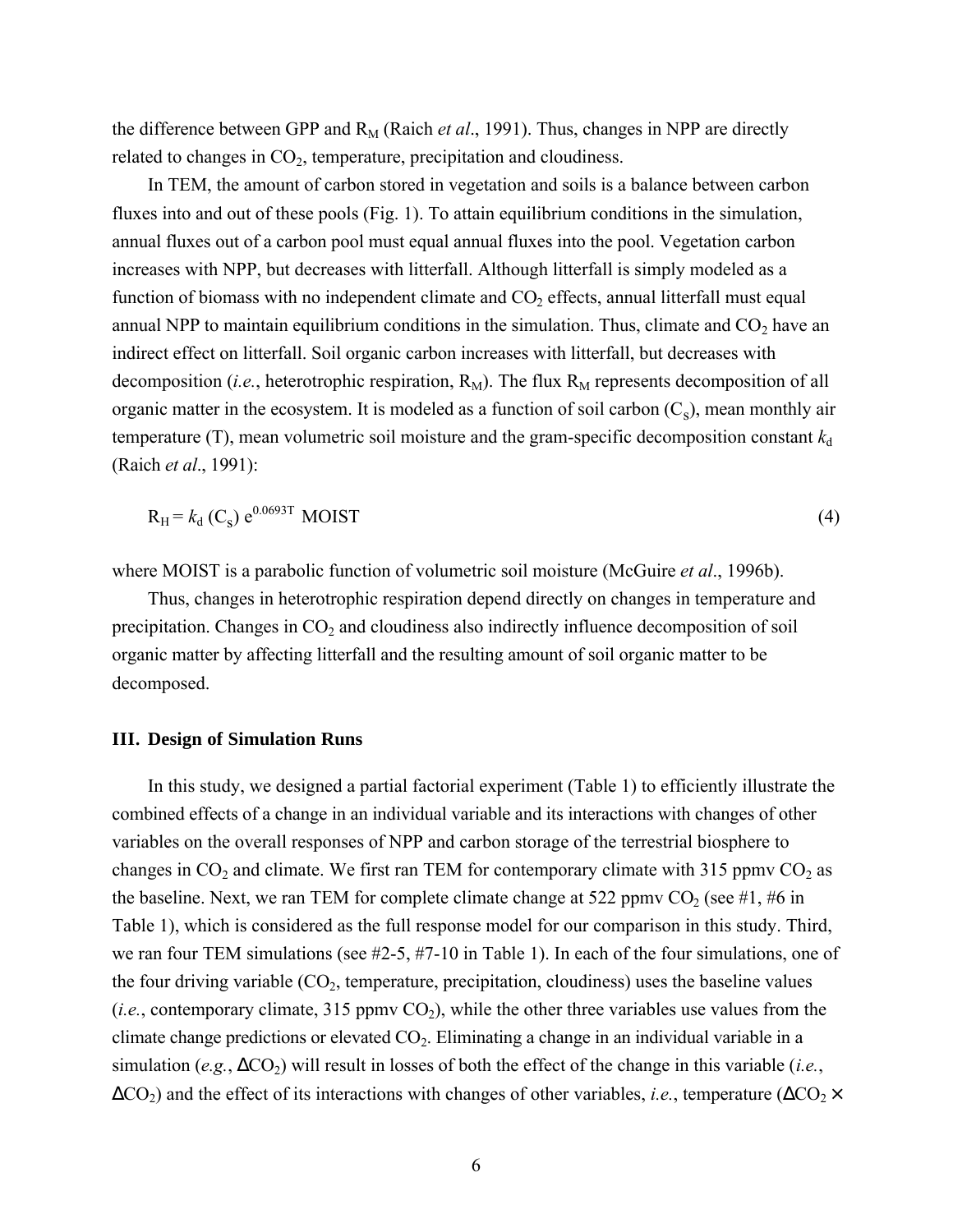$\Delta T$ ), precipitation ( $\Delta CO_2 \times \Delta P$ ) and cloudiness ( $\Delta CO_2 \times \Delta C$ ). This approach has the least inconsistency in physical climate system and includes the interactions among changes of three variables. Therefore, this subset of six model runs out of sixteen runs required in a full factorial experiment (4 factors at 2 levels) allows us to efficiently explore the relative contribution of a change in each of the four driving variables to the overall responses of primary production and carbon storage of the terrestrial biosphere. In the data analysis, we compare the results from the complete climate change at  $522$  ppmv  $CO<sub>2</sub>$ , to the four simulations that use the baseline values for one of the four driving variables. This comparison illustrates the combined effects of a change in an individual variable and its interactions with changes of the other three variables to the overall responses of primary production and carbon storage of terrestrial ecosystems.

To determine the relative contribution of the interaction between elevated  $CO<sub>2</sub>$  and climate change to ecosystem responses, we compare the results among the following three simulations: (1) complete climate change at 522 ppmv  $CO_2$ ; (2) the scenario with no change in  $CO_2$  (complete climate change at 315 ppmv CO2); and (3) contemporary climate at 522 ppmv  $CO<sub>2</sub>$ , which is an additional TEM simulation to estimate the effect of elevated  $CO<sub>2</sub>$  alone on primary production and carbon storage (Table 1). For examining the effects of changes in  $CO<sub>2</sub>$  and climate at the global and biome scales, we may conceptualize that the responses of net primary production to complete climate change at 522 ppmv  $CO_2$  ( $\triangle NPP_{\triangle CO}$ ,  $\triangle climate$ ) are represented by elevated  $CO_2$  $(\Delta CO_2)$ , climate change ( $\Delta$ climate), and their interactions ( $\Delta CO_2 \times \Delta$ climate):

$$
\Delta NPP_{\Delta CO_2, \Delta climate} = a_0 + a_1 \Delta CO_2 + a_2 \Delta climate + a_3 \Delta CO_2 \times \Delta climate
$$
 (5)

We can then calculate the effects of interactions on NPP as the following:

$$
\Delta NPP_{\Delta CO_2 \times \Delta climate} = \Delta NPP_{\Delta CO_2, \Delta climate} - \Delta NPP_{\Delta CO_2} - \Delta NPP_{\Delta climate}
$$
\n(6)

where  $\Delta NPP_{\Delta CO_2 \times \Delta climate}$  is the interaction between elevated CO<sub>2</sub> and climate change,  $\Delta NPP_{\Delta CO_2}$  is NPP response to contemporary climate at 522 ppmv  $CO_2$ , and  $\triangle NPP_{\text{volume}}$  is NPP response to complete climate change at  $315$  ppmv  $CO<sub>2</sub>$ . The same approach is used for vegetation carbon and soil carbon storage.

For global extrapolation, TEM uses spatial data sets that are gridded at a resolution of 0.5˚ latitude by 0.5˚ longitude. The global data sets include long-term average contemporary climate data from the Cramer and Leemans climate database (Cramer, personal communication), potential vegetation (Melillo *et al*., 1993), soil texture (FAO-UNESCO, 1971) and elevation (NCAR/Navy, 1984). The Cramer and Leemans climate data sets are an update of the Leemans and Cramer climate data sets (Leemans and Cramer, 1990). These spatial data sets contain 62,483 land grid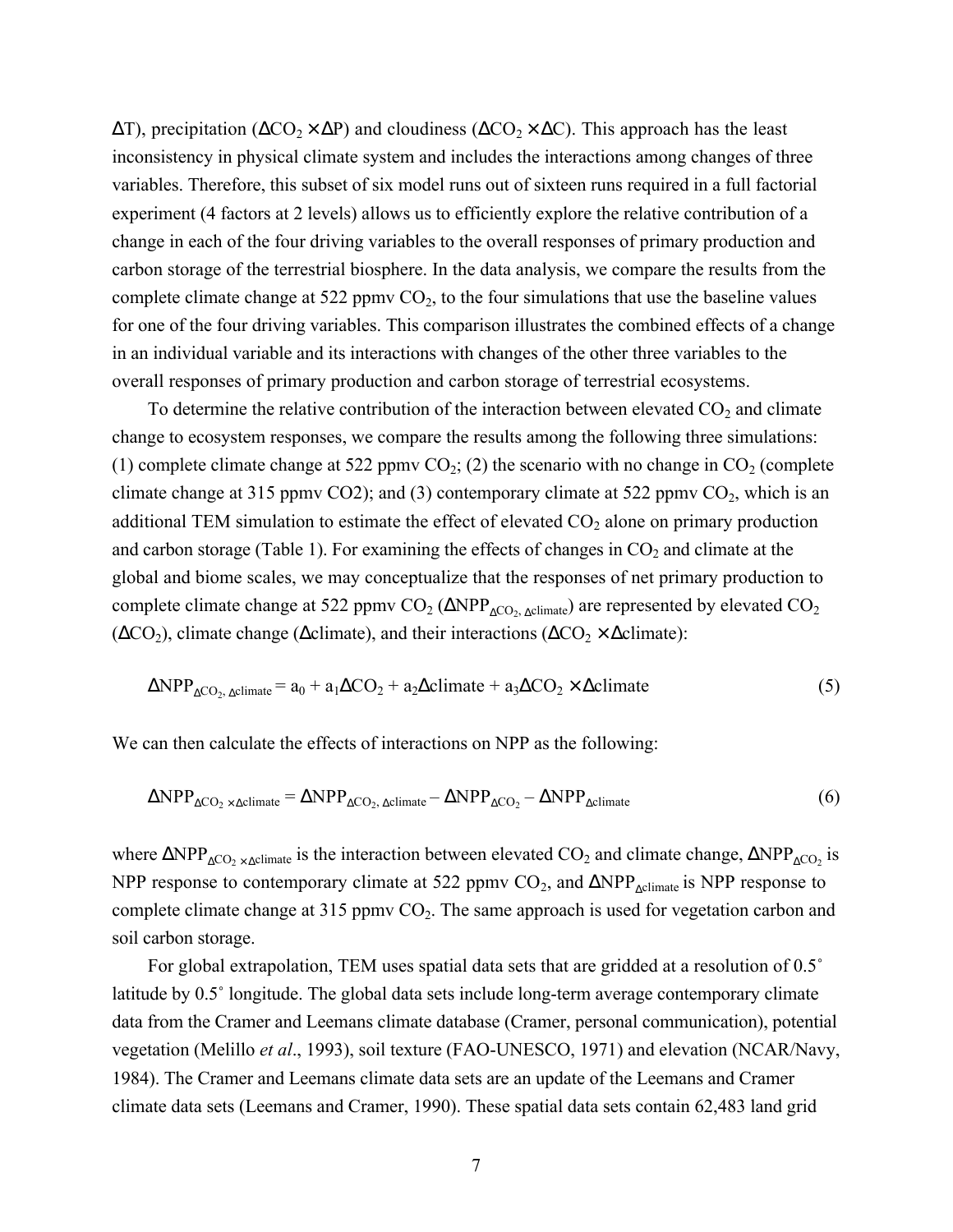cells, including 3,059 ice grid cells and 1,525 wetland grid cells. Geographically, the global data sets cover land areas from 56 ˚S to 83 ˚N.

For climate change scenarios, we use climate outputs for  $1 \times CO_2$  and  $2 \times CO_2$  simulations from the 3-dimensional GFDL GCM (Weatherald and Manabe, 1988) and the 2-dimensional MIT L-O climate model (Sokolov and Stone, 1995). The 3-D GFDL GCM has a spatial resolution of 7.5° (longitude)  $\times$  4.44° (latitude). The 2-D MIT L-O climate model simulates the zonally averaged climate separately over land and ocean as a function of latitude and height (Yao and Stone, 1987; Stone and Yao, 1987, 1990; Sokolov and Stone, 1995). The 2-D model has 23 latitude bands, corresponding to a resolution of 7.826˚, and nine vertical layers. Detailed descriptions of the 2-D MIT L-O climate model for climate change predictions are documented in Sokolov and Stone (1995). The climate output of GFDL has been interpolated to  $0.5^\circ \times 0.5^\circ$  grid cells by applying a spherical interpolation routine to the data (Willmott *et al*., 1985). For the climate output of the 2-D MIT L-O climate model, we apply the zonally averaged data over land to all  $0.5^{\circ} \times 0.5^{\circ}$  grid cells within the latitudinal band.

Globally-averaged changes in climate variables projected by the 3-D GFDL are in the middle of the range of changes projected by a number of GCMs for doubled  $CO<sub>2</sub>$ . The globally-averaged changes in climate variables estimated by the 2-D MIT L-O climate model for doubled  $CO<sub>2</sub>$  are similar to GFDL, although they operate at very different spatial domains. Globally, the GFDL GCM projects a change of  $+4.0$  °C for mean annual temperature,  $+8.3\%$  for annual precipitation and -0.7% for mean annual cloudiness. The 2-D MIT L-O climate model projects a change of +4.2  $\degree$ C for mean annual temperature, +11.5% for annual precipitation and -2.6% for mean annual cloudiness. Latitudinal distributions in the changes of temperature, precipitation and cloudiness between the GFDL and MIT L-O have similar patterns (Fig. 2). In an earlier study (Xiao *et al*., 1996), we compared the responses of NPP and carbon storage to climate changes represented by two 3-dimensional GCMs (*i.e.*, GFDL, Wetherald and Manabe, 1988; Goddard Institute for Space Studies - GISS, Hansen *et al*., 1983, 1984) and the 2-D MIT L-O climate model (see Sokolov and Stone, 1995). The simulation results have shown that the global responses of NPP and total carbon storage are generally similar among the climate change predictions from the 3-D GCMs and the 2-D MIT L-O climate model.

We used the following procedure to generate "future climate." First, we calculated absolute differences in monthly mean temperature, ratios in monthly precipitation and ratios in monthly mean cloudiness between the  $2 \times CO_2$  simulation and the  $1 \times CO_2$  simulation of each model. Then, we added the absolute differences in monthly mean temperature between the  $2\times CO_2$  and  $1\times CO_2$ simulations to the contemporary monthly temperature data; and multiplied the ratios in monthly precipitation and monthly mean cloudiness between the  $2 \times CO_2$  and  $1 \times CO_2$  simulations to the contemporary monthly precipitation and cloudiness data, respectively. For elevated  $CO<sub>2</sub>$  level,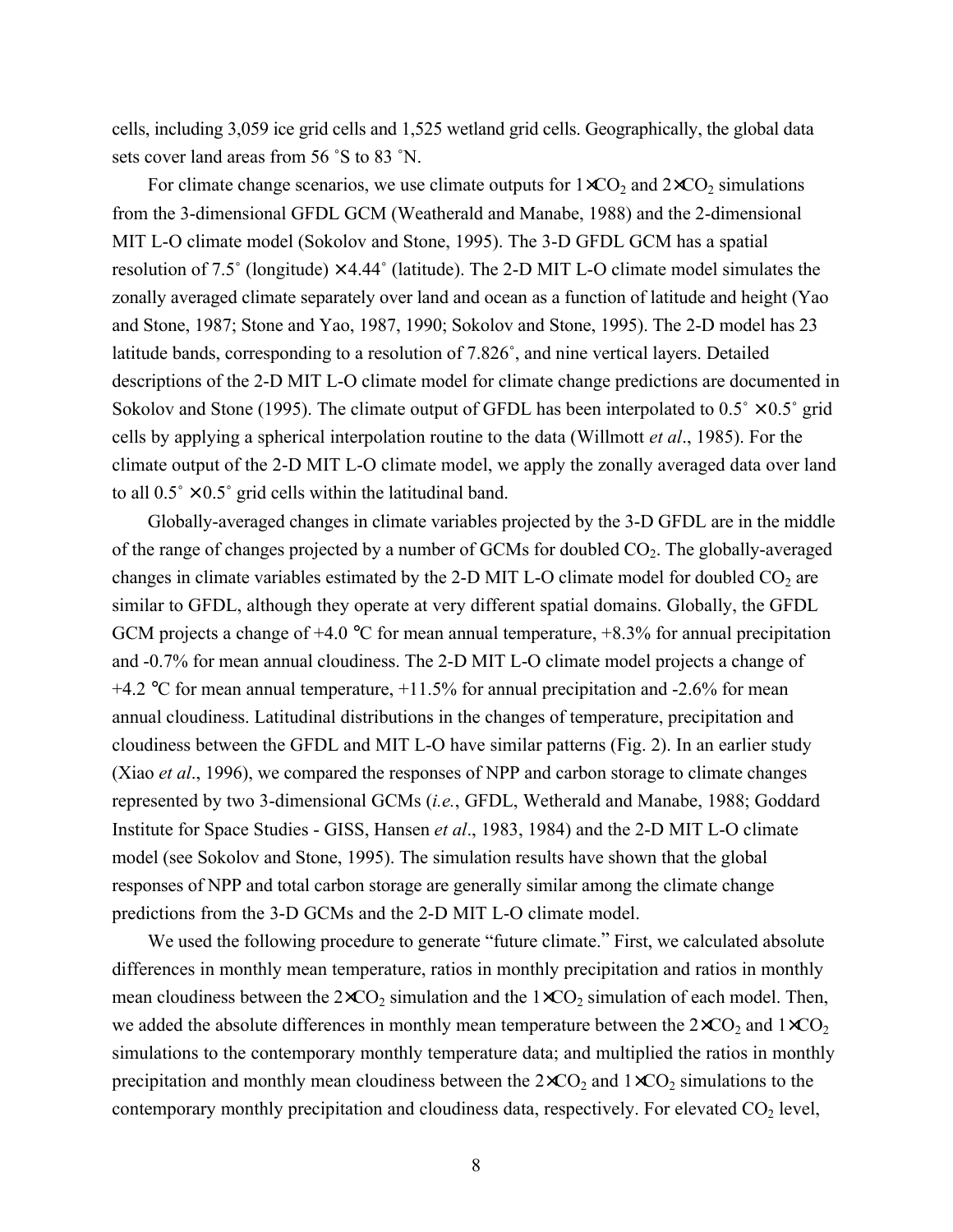we used an atmospheric  $CO_2$  concentration of 522 ppmv as corresponding to an effective  $CO_2$ doubling associated with the radiative forcing (Xiao *et al*., 1996).

In this study, we ran TEM to equilibrium for each simulation. Therefore, the estimates of carbon and nitrogen fluxes and pool sizes apply only to mature, undisturbed vegetation and ecosystems. Effects of land use and management on carbon and nitrogen dynamics are not considered.

### **IV. Response of NPP to Climate Change and Elevated CO<sub>2</sub>**

# *IV.1 Relative Roles of Changes in CO<sub>2</sub>, Temperature, Precipitation and Cloudiness*

The TEM estimates global annual NPP to be  $47.9$  PgC yr<sup>-1</sup> for contemporary climate with 315 ppmv  $CO_2$ . For complete climate change at 522 ppmv  $CO_2$ , the global NPP response is +18.5% for the GFDL climate (see Tg, Pg, Cg, 522 in Table 2) and +17.8% for the 2-D L-O climate (see Tm, Pm, Cm, 522 in Table 3), respectively. Among the four simulations with the GFDL climate that use the baseline values for one variable, global NPP increases by 0.7% for the scenario with no change in  $CO_2$  (see Tg, Pg, Cg, 315 in Table 2); 7.7% for the scenario with no change in temperature (see Tcl, Pg, Cg, 522 in Table 2); 17.8% for the scenario with no change in precipitation (see Tg, Pcl, Cg, 522 in Table 2); and 19.0% for the scenario with no change in cloudiness (see Tg, Pg, Ccl, 522 in Table 2).

The difference in global NPP responses between the scenario of the complete climate change at 522 ppmv  $CO<sub>2</sub>$  and one of the four scenarios that uses the baseline values for one variable indicates the combined effect of a change in an individual variable and its interactions with changes in other variables on the overall response of global NPP, *i.e.*, the relative role of a change in an individual variable The difference ranges from  $-0.5\%$  (18.5% – 19.0%) for the scenario with no change in cloudiness to  $17.8\%$  ( $18.5\%$  –  $0.7\%$ ) for the scenario with no change in CO<sub>2</sub>. Thus, the larger difference indicates a larger contribution of the change in  $CO<sub>2</sub>$  to the overall NPP response. The results show that with the TEM, elevated  $CO<sub>2</sub>$  contributes substantially, an increase in temperature contributes moderately, and changes in precipitation and cloudiness contribute little to the overall response of global NPP. Global NPP responses for the simulations using the 2-D L-O climate (Table 3) have patterns similar to those for the GFDL climate (Table 2).

Along the 0.5˚ resolution latitudinal bands, NPP has a bimodal distribution for complete climate change at 522 ppmv  $CO_2$  for both the GFDL climate (Fig. 3a) and the MIT L-O climate (Fig. 3b). There are large increases in both tropical regions and the mid-latitude in the northern hemisphere. In the latitudinal bands dominated by arid biomes, including the Sahara desert (*i.e.*, 10 °N to 25 °N), the response of NPP to complete climate change at 522 ppmv  $CO<sub>2</sub>$  is more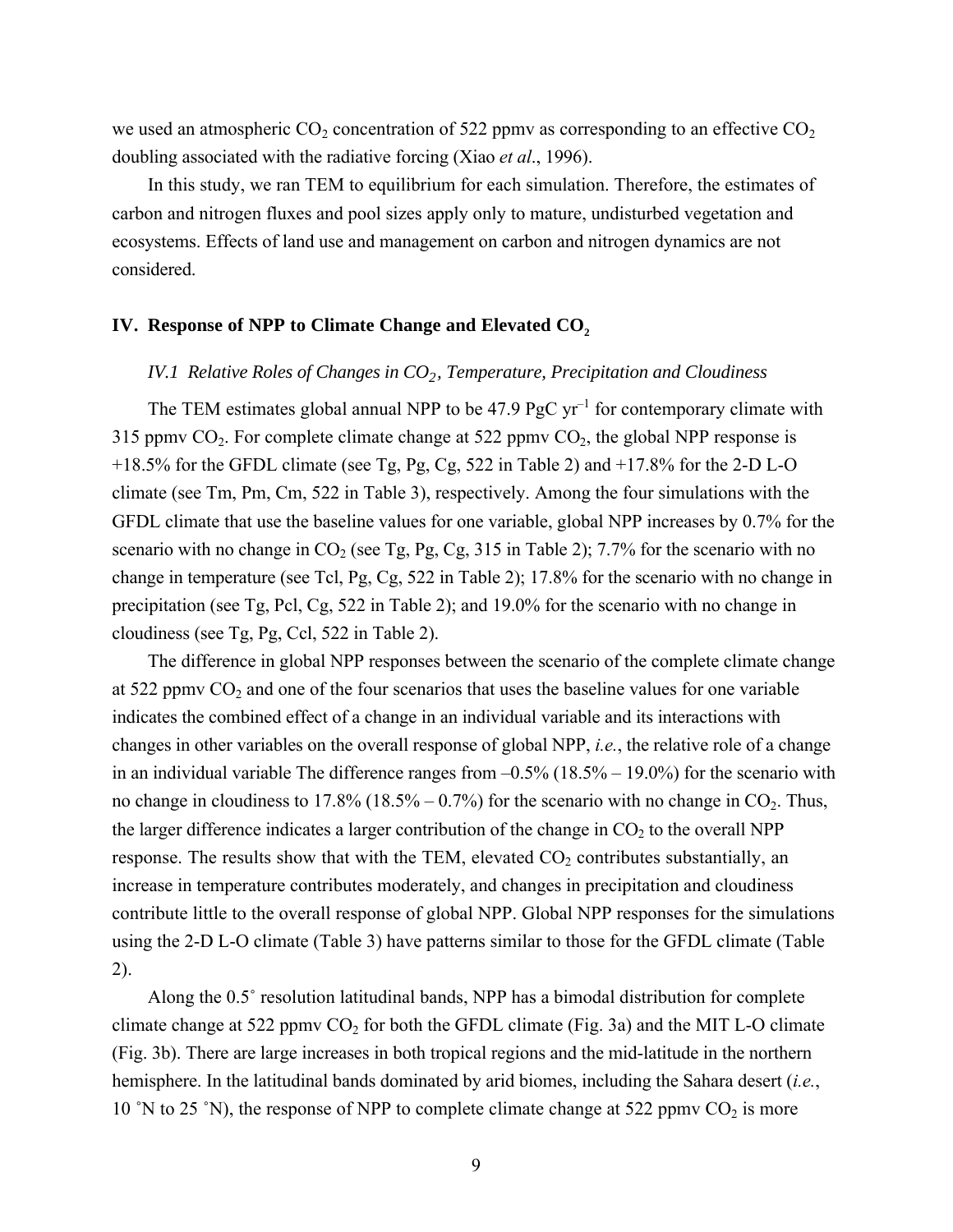limited. For the scenario with no change in  $CO<sub>2</sub>$ , NPP decreases in the tropical regions but increases in the mid-latitude temperate zones (Fig. 3). For the scenario with no temperature increase, NPP response is large in tropical regions, but small in mid- to high- latitudes (Fig. 3). The latitudinal distributions of NPP response for the scenario with no change in precipitation and the scenario with no change in cloudiness are similar to the latitudinal distribution of NPP response to complete climate change at  $522$  ppmv  $CO<sub>2</sub>$ . Thus, the changes in precipitation and cloudiness projected by the climate models contribute little to the overall response of NPP along the latitudinal bands.

 In TEM, NPP of mid- and high- latitude ecosystems is primarily limited by nitrogen availability. The results indicate that the response of NPP in these regions is controlled primarily by temperature increase and secondarily by elevated  $CO<sub>2</sub>$ . Increases of temperature and precipitation in mid- and high- latitudes enhance decomposition of soil organic matter. As a result, more nitrogen is released from soils to be available for plant uptake, and thus plant production increases. The changes in temperature estimated by the climate models have a larger effect on the decomposition of soil organic matter than the predicted changes in precipitation. In the tropic regions, NPP of moist tropical ecosystems is generally not limited by nitrogen availability. The response of NPP in tropical regions is controlled primarily by elevated  $CO<sub>2</sub>$  and secondarily by temperature increase. Although NPP in arid regions (*i.e.*, 10 ˚N to 25 ˚N) is limited by water availability, the NPP responses for the scenario with no change in precipitation indicate that the effect of projected changes in precipitation is small in arid regions. Temperature also has a small effect on NPP response in arid regions. Elevated  $CO<sub>2</sub>$  appears to account for most of the NPP response in the arid regions as a result of enhanced water use efficiency. The NPP response for the scenario with no change in cloudiness is slightly larger than the NPP response to complete climate change at  $522$  ppmv  $CO<sub>2</sub>$  (Fig. 3). The degree of cloudiness in the contemporary climate is greater than that projected for the future by the GFDL GCM and the MIT L-O climate model. In TEM, lower cloudiness increases the amount of solar radiance, including PAR. Enhanced PAR has the potential to increase GPP and NPP. Enhanced solar radiation also increases PET. High PET may reduce soil moisture and thus increase water stress of plant to potentially decrease GPP and NPP. The results indicate that the effect of enhanced radiation-induced water stress is larger than the effect of increased PAR.

The latitudinal distributions of NPP responses to the GFDL climate are similar to the latitudinal distributions of NPP responses to the MIT L-O climate, except at high latitudes. The largest differences in NPP responses occur within the  $50.5 - 58.5$  °N and  $66.5 - 74.0$  °N latitudinal bands, where the MIT L-O climate model projects relatively larger increases in temperature and cloudiness than the GFDL GCM (Fig. 2). The comparison of NPP responses among the scenario with no temperature change, the scenario with no cloudiness change and the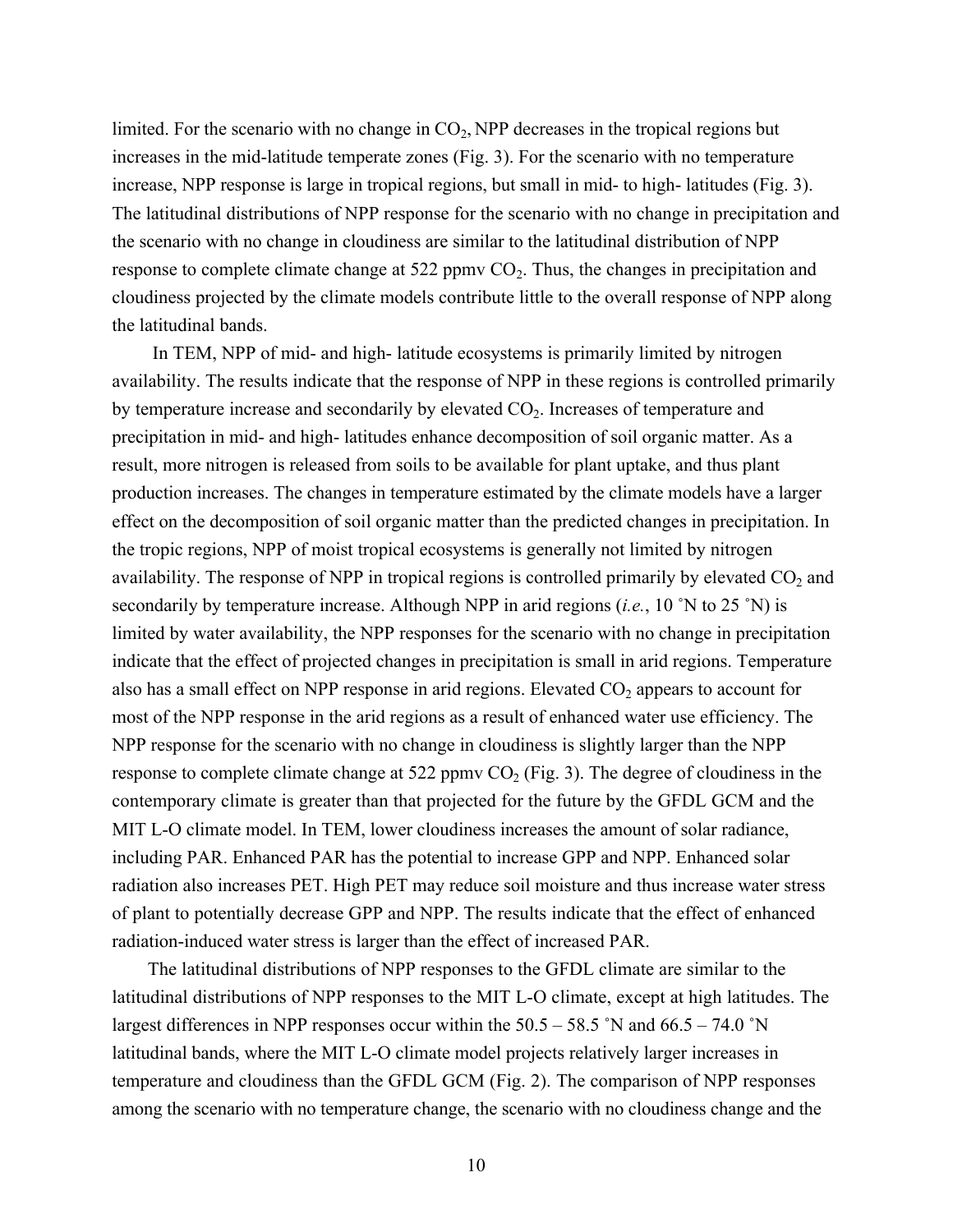scenario with precipitation change indicates that the differences in NPP responses at high latitudes between the GFDL climate and MIT L-O climate are primarily due to larger increases in temperature projected by the MIT L-O climate model (Fig. 2).

At the biome scale, the response of NPP varies among the 18 vegetation types. NPP increases substantially in all biomes for complete climate change at  $522$  ppmv  $CO<sub>2</sub>$ , ranging from +13.6% in tropical evergreen forest to 30.0% in wet/moist tundra for the GFDL climate (Table 2) and from 12.7% in tropical deciduous forest to 36.5% in desert for the MIT L-O climate (Table 3). For the scenario with no change in  $CO<sub>2</sub>$  climate change projected by the GFDL results in a decrease of NPP in tropical ecosystems and arid ecosystems ranging from –12.5% in desert to – 0.9% in tropical savanna, but an increase of NPP for the other biomes, ranging from +3.3% in temperate mixed forest to +24.1% in wet/moist tundra (Table 2). The results indicate that percent response of NPP to a change in CO2 is most sensitive in deserts and the least sensitive in wet/moist tundra. Elevated  $CO<sub>2</sub>$  significantly increases water use efficiency of plants in arid lands. Although percent NPP responses in moist tropical ecosystems are moderate, the absolute changes of NPP in tropical ecosystems are substantial, because NPP per unit area in tropical ecosystems is much larger than it is in deserts and arid shrublands.

For the scenario with no change in temperature, NPP increases for the 18 biomes, ranging from 2.5% in boreal forest to 29.3% in desert for the GFDL-q climate (Table 2), and from 0.5% in wet/moist tundra to 31.8% in desert for the MIT L-O climate (Table 3). The NPP response for the scenario with no temperature increase is much smaller than the NPP response for complete climate change with 522 ppmv  $CO<sub>2</sub>$ , except for arid ecosystems (*e.g.*, desert, arid shrubland) where water is the dominant limiting factor and soil organic matter is low (Table 2). Thus, NPP of most ecosystems is sensitive to changes in temperature. The NPP response to changes in temperature estimated by GFDL is the most sensitive in boreal forest and the least sensitive in desert.

The NPP responses for the scenario with no change in precipitation and the scenario with no change in cloudiness are similar to the NPP responses to complete climate change at 522 ppmv CO<sub>2</sub> for all 18 biomes. These results indicate that projected changes in precipitation and cloudiness by the climate models have little effect on NPP at the biome scale. The responses of NPP for the scenario with no change in cloudiness are slightly higher than NPP responses to complete climate change at 522 ppmv  $CO<sub>2</sub>$ . As contemporary climate has slightly higher cloudiness, the results indicate that the effect of enhanced radiation-induced water stress to plants is larger than the effect of increasing PAR for all biomes.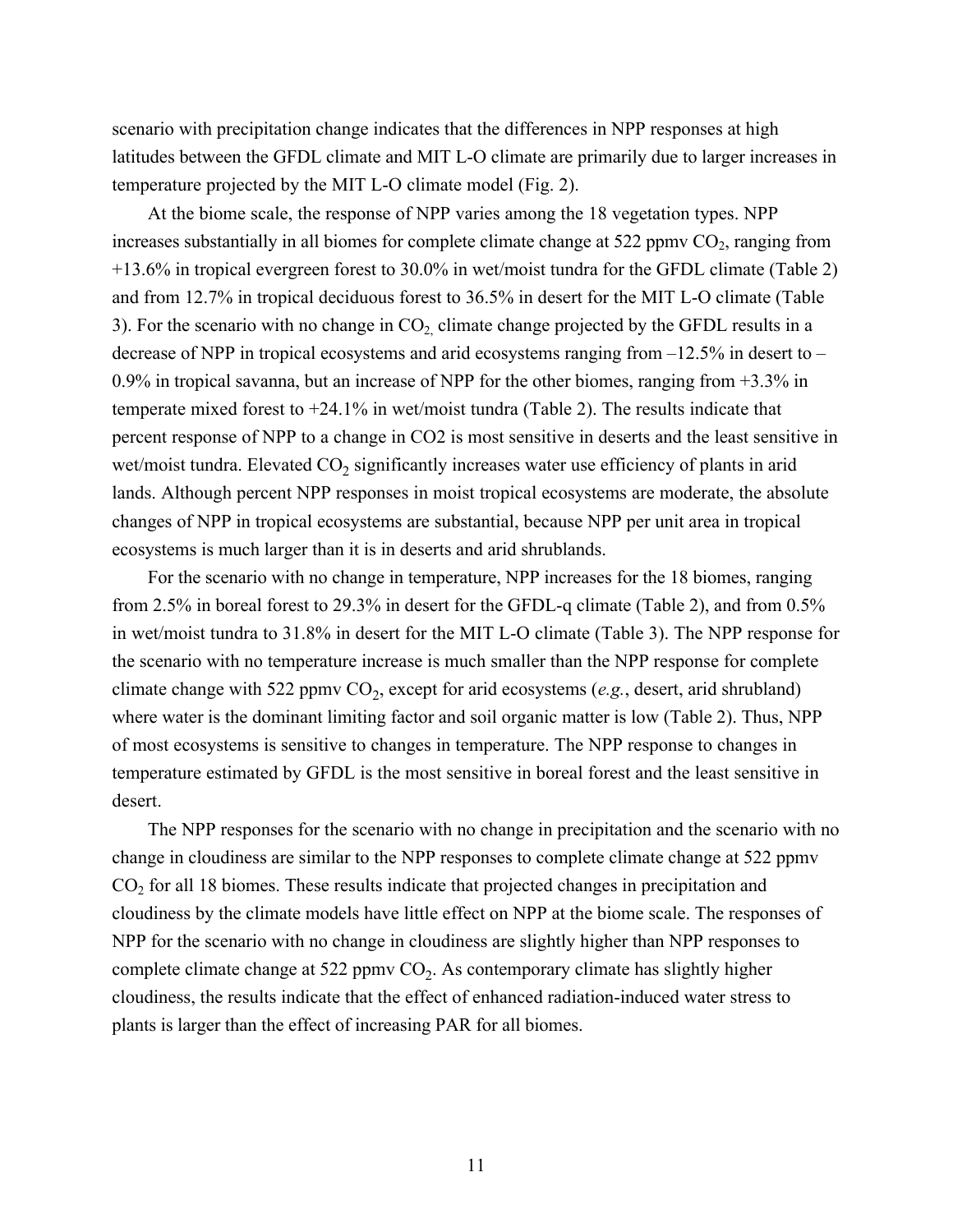### *IV.2 The Interaction Between Elevated CO<sub>2</sub> and Climate Change*

The interaction between elevated  $CO<sub>2</sub>$  and climate change contributes about 10.2% to the overall response (18.5%) of global NPP to complete climate change at 522 ppmv  $CO_2$  in the GFDL climate (Table 2). Similarly, the interaction between elevated  $CO<sub>2</sub>$  and climate change contributes 9.5% to the overall response (17.8%) of global NPP to complete climate changes at 522 ppmv  $CO<sub>2</sub>$  in the MIT L-O climate (Table 3). Globally, the interaction between elevated  $CO<sub>2</sub>$  and climate change has a larger contribution to the overall response of NPP than the effect of elevated  $CO_2$  alone. In conjunction with the analyses on the relative role of changes in  $CO_2$ , temperature, precipitation and cloudiness in the previous section, the results show that the interaction between elevated  $CO<sub>2</sub>$  and climate change is primarily determined by the interaction between elevated  $CO<sub>2</sub>$  and temperature change. Higher temperature results in enhanced decomposition of soil organic matter (see Eq. 4) to make more nitrogen available in soils for plant uptake. Both higher temperature and elevated  $CO_2$  may increases GPP (see Eqs. 1, 2, 3). Therefore, NPP increases substantially for the scenarios including both elevated  $CO<sub>2</sub>$  and temperature change, because more carbon  $(CO<sub>2</sub>)$  and nitrogen are available.

At the biome scale, the interaction between elevated  $CO<sub>2</sub>$  and climate change is important but its contribution to the overall NPP response varies among the biomes (Tables 2, 3). In tropical evergreen forest, the interaction between elevated  $CO<sub>2</sub>$  and climate change plays a dominant role and is much larger than both the effect of climate change and the effect of elevated  $CO<sub>2</sub>$  alone. In boreal forests, climate change plays the largest role, the interaction between elevated  $CO_2$  and climate change an intermediate role, and elevated  $CO_2$  the least role. In contrast, the interaction between elevated  $CO<sub>2</sub>$  and climate change in dry ecosystems (desert, arid shrubland, xeromorphic forest) is much smaller than the effect of elevated  $CO<sub>2</sub>$  alone. The contribution of the interaction between elevated  $CO<sub>2</sub>$  and climate change to the overall NPP response of the 18 biomes varies between the 3-D GFDL climate and 2-D MIT L-O climate, especially for high latitude ecosystems. Geographical distributions of climate changes differ between the climate models and affect the contributions of the interaction between elevated  $CO<sub>2</sub>$ and climate change to the overall NPP responses at larger spatial scale.

### V. Response of Vegetation Carbon to Climate Change and Elevated CO<sub>2</sub>

The TEM estimates global vegetation to be 909 PgC for contemporary climate with 315 ppmv CO2. Global vegetation carbon increases substantially for the complete climate change with 522 ppmv  $CO_2$ : +18.3% (166 PgC) for the GFDL climate and +17.3% (157 PgC) for the MIT L-O climate.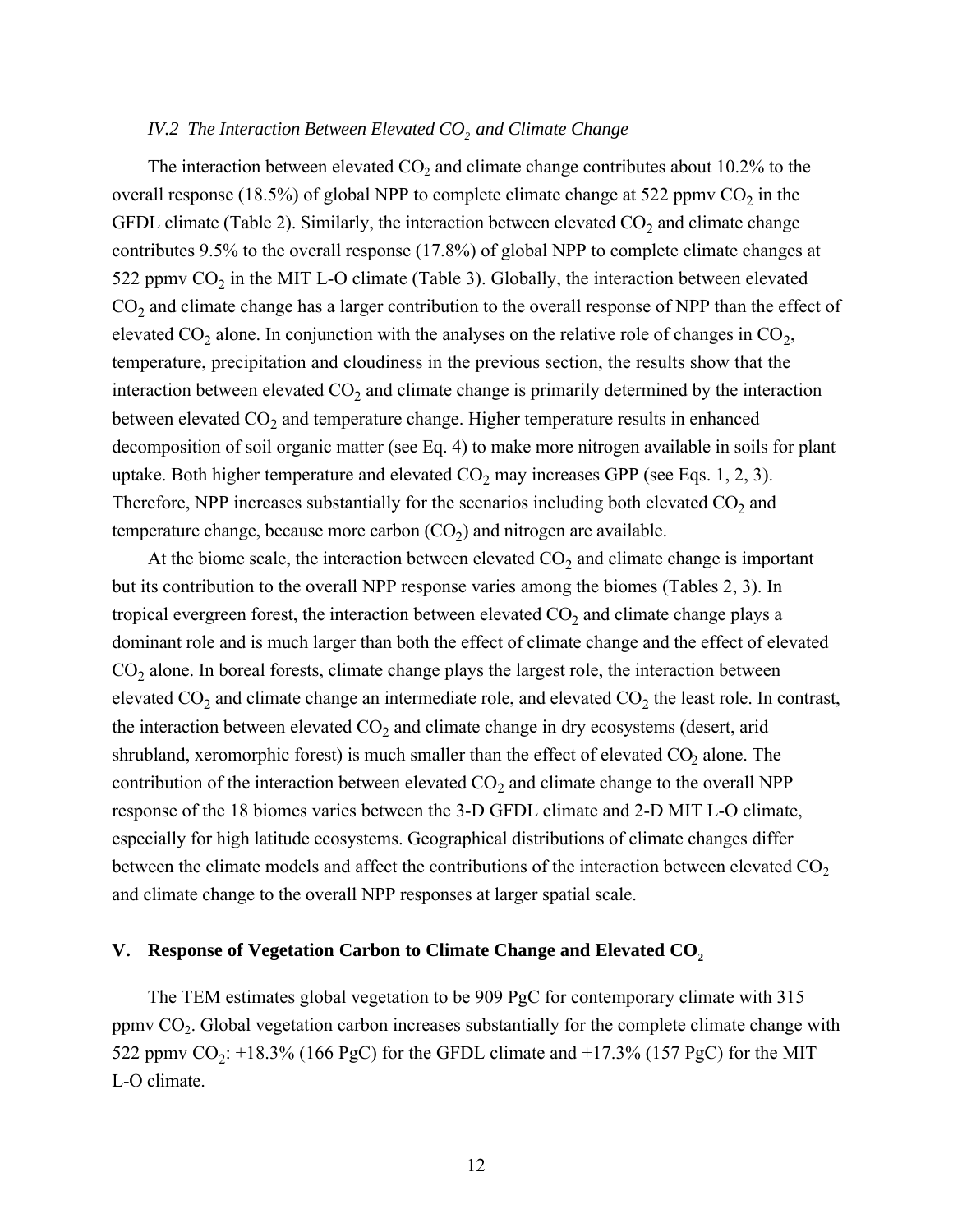The responses of vegetation carbon (Tables 4, 5, Fig. 4) have patterns similar to the NPP responses at the scales of latitudinal bands and biomes. An increase in NPP results in an increase in vegetation carbon. The responses of vegetation carbon are similar between the GFDL climate and MIT L-O climate, except at high latitudes (Fig. 4). The largest differences in vegetation carbon response between the GFDL climate and the MIT L-O climate occur within the 50.5 – 58.5 ˚N and 66.5 – 74.0 ˚N latitudinal bands, where the MIT L-O climate model projects relatively larger increases in temperature and cloudiness than the GFDL GCM (Fig. 2).

Similar to the relationship between the responses of NPP and vegetation carbon described above, the patterns of the relative contribution of the interaction between elevated  $CO_2$  and climate change to the overall response of vegetation carbon to complete climate change at 522 ppmv  $CO<sub>2</sub>$  are essentially the same as those described for NPP.

# VI. Response of Soil Organic Carbon to Climate Change and Elevated CO<sub>2</sub>

## *VI.1 Relative Role of Changes in CO<sub>2</sub>, Temperature, Precipitation and Cloudiness*

Version 4.0 of TEM defines a reactive soil carbon pool that excludes biologically "inert" soil organic matter. The TEM estimates that global reactive soil organic carbon at equilibrium is 750 PgC for contemporary climate with 315 ppmv  $CO<sub>2</sub>$ , which is about 50% of the 1500 PgC estimated by several inventories of soil organic carbon up to 1-meter depth (Schlesinger, 1977; Post *et al*., 1982; Eswaran *et al*., 1993).

For complete climate change at 522 ppmv  $CO<sub>2</sub>$ , global reactive soil organic carbon decreases moderately by –4.0% (30 PgC) for the GFDL climate (Table 6) and by –5.6% (42 PgC) for the MIT L-O climate (Table 7). For the scenario with no change in  $CO<sub>2</sub>$ , global reactive soil organic carbon decreases substantially, *i.e.*, –15.0% (112 PgC) for the GFDL climate and –17.2% (129 PgC) for the MIT L-O climate. For the scenario with no change in temperature, global reactive soil organic carbon increases moderately by +4.8% (36 PgC) for the GFDL climate and +5.0% (38 PgC) for the MIT L-O climate, respectively. Global reactive soil organic carbon decreases moderately for the scenario with no change in precipitation and the scenario with no change in cloudiness (Tables 6, 7).

A comparison of the responses of soil organic carbon between the scenario of complete climate change at 522 ppmv  $CO<sub>2</sub>$  and the four scenarios that use baseline values for one of the four driving variables indicates that temperature increase and elevated  $CO<sub>2</sub>$  contribute the most to the response of reactive soil organic carbon. The changes in precipitation and cloudiness contribute little to the loss of reactive soil organic carbon. In TEM, an increase in temperature enhances decomposition of soil organic matter, resulting in an decrease of soil organic carbon. Elevated  $CO<sub>2</sub>$  increases NPP, which then increases litterfall. More input of litterfall to soils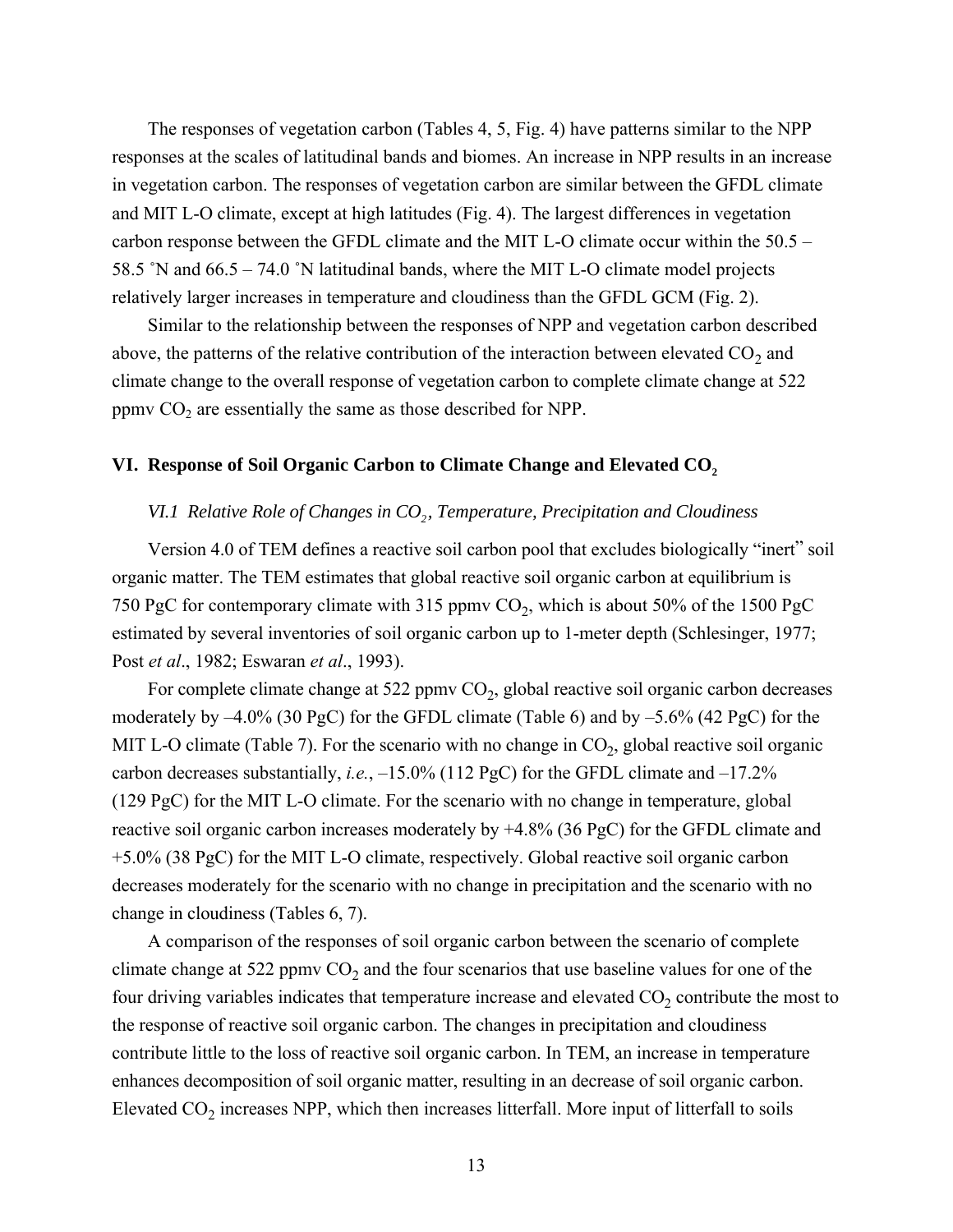would increase soil organic carbon. Globally, the responses of reactive soil organic carbon in the MIT L-O climate are slightly larger than those in the GFDL climate. This difference in response is attributable to relatively larger temperature increases projected by the MIT L-O climate model.

Along the 0.5˚ resolution latitudinal bands, changes in reactive soil organic carbon vary slightly for the complete climate change at 522 ppmv  $CO<sub>2</sub>$ , with relatively larger decreases in mid- latitudes. Reactive soil organic carbon has the largest decrease for the scenario with no change in  $CO<sub>2</sub>$ . In contrast, reactive soil organic carbon increases in all latitudinal bands for the scenario with no change in temperature. The responses of reactive soil organic carbon for the scenario with no change in precipitation and the scenario with no change in cloudiness are similar to that for the complete climate change at 522 ppmv  $CO<sub>2</sub>$  (Fig. 5). In general, the loss of reactive soil organic carbon is relatively larger in mid- to high- latitudes in the northern hemisphere than in tropical regions for the scenarios with temperature increase (Fig. 5). For doubled  $CO<sub>2</sub>$ , both the GFDL and MIT L-O climate models project that increases in temperatures are larger in the midand high- latitudes than in tropical regions (Fig. 2). Latitudinal distributions of reactive soil organic carbon for the GFDL climate are similar to those for the MIT L-O climate, except at high latitudes of the northern hemisphere, where loss of soil organic carbon is substantially larger for the MIT L-O climate than for the GFDL climate (Fig. 5). This is attributable to the relatively larger temperature increases at high latitudes projected by the MIT L-O climate model (Fig. 2). The projected temperature increases at high latitudes by the MIT L-O climate model are similar to those for the UKMO climate (Wilson and Mitchell, 1987).

At the biome scale, reactive soil organic carbon decreases in the 18 biomes for complete climate change at 522 ppmv  $CO_2$ , ranging from  $-0.3\%$  in polar desert/alpine tundra to  $-8.0\%$  in tropical savanna for the GFDL climate (Table 6), and from –0.3% in temperate coniferous forest to –15.1% in boreal woodlands for the MIT L-O climate (Table 7). All biomes lose soil organic carbon for the scenario with no change in  $CO<sub>2</sub>$ , but accumulate soil organic carbon for the scenario with no change in temperature (Table 6). The dry ecosystems (desert, arid shrubland, xeromorphic forest and Mediterranean shrubland) gain more soil organic carbon than the other ecosystems in the scenario with no change in temperature, because of reduced water stress on production in the dry regions. A comparison of responses of soil organic carbon between the scenario of complete climate change at  $522$  ppmv  $CO<sub>2</sub>$  and the scenario with no precipitation change indicates that the increase of precipitation projected by the climate models slightly enhances decomposition of reactive soil organic carbon for the 18 biomes. A decrease of cloudiness has a minor effect on reactive soil organic carbon. Large differences in loss of reactive soil organic carbon between the GFDL climate and the MIT L-O climate occur in higher latitude ecosystems, for instance, boreal forest, boreal woodland, wet/moist tundra (Tables 6, 7). Again,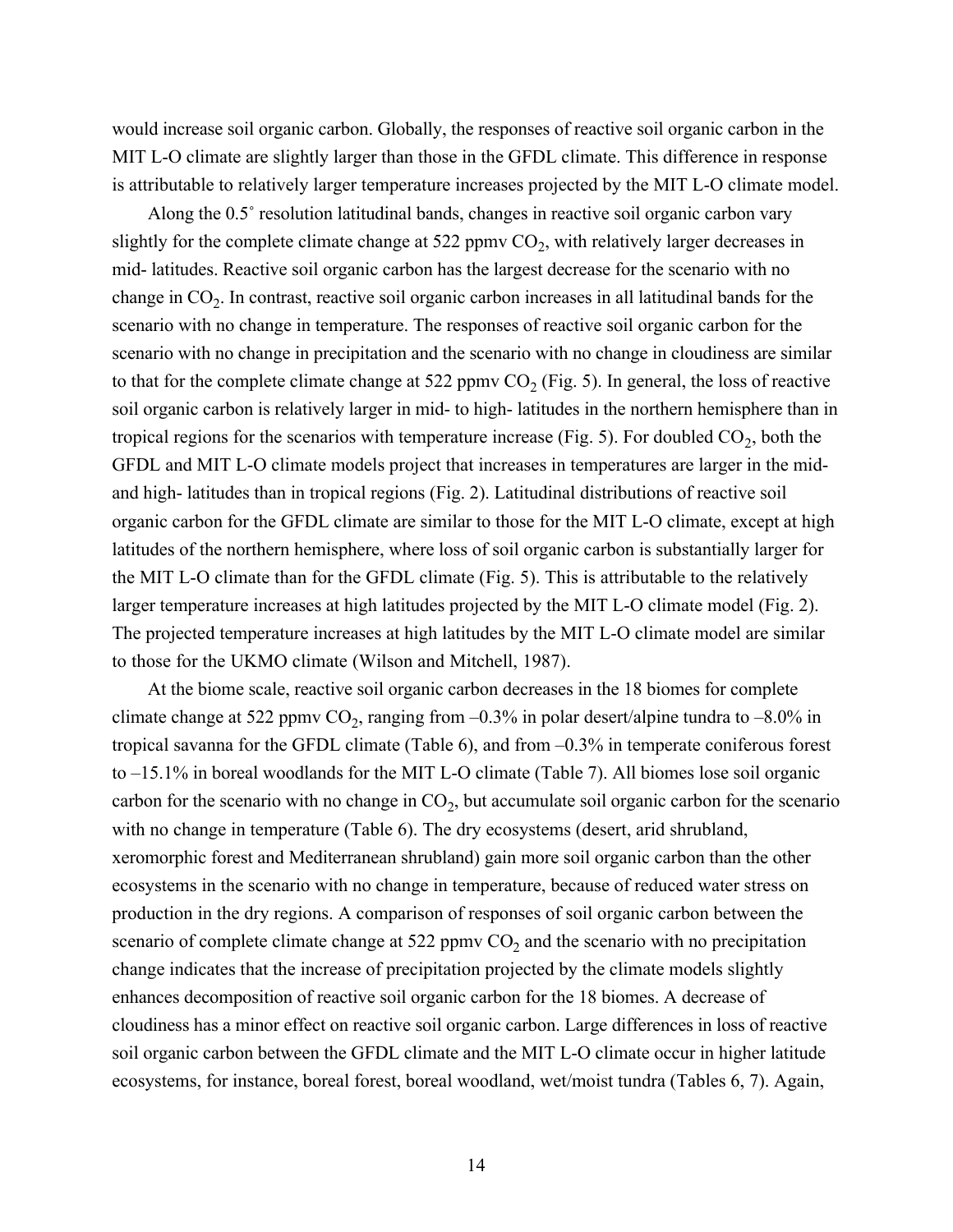this is attributable to a larger temperature increase in high latitudes projected by the 2-D MIT L-O climate model (Fig. 2).

### *VI.2 The Interaction Between Elevated CO<sub>2</sub> and Climate Change*

At the global scale, the response of reactive soil organic carbon to complete climate change at 522 ppmv  $CO<sub>2</sub>$  is dominated by the loss of soil organic carbon caused by the temperature increase (Tables 6, 7). The compensating effects of elevated  $CO<sub>2</sub>$  and the interaction between elevated  $CO<sub>2</sub>$  and climate change reduce the amount of soil organic carbon that could potentially be lost from terrestrial ecosystems. Globally, the contribution of the interaction between elevated  $CO<sub>2</sub>$  and climate change to the overall response of reactive soil organic carbon under complete climate change at 522 ppmv  $CO<sub>2</sub>$  is 5.5% for the GFDL climate and 6.1% MIT L-O climate, respectively, which are equal or slightly larger than the contribution (5.5%) from the main effect of elevated  $CO_2$  (Tables 6, 7). The interaction between elevated  $CO_2$  and climate change represents the effect of enhanced NPP and litterfall on soil organic carbon pool caused by elevated  $CO<sub>2</sub>$  and temperature increase.

At the biome scale, the interaction between elevated  $CO<sub>2</sub>$  and climate change has different roles in the overall response of soil organic carbon among the 18 biomes (Tables 6, 7). In dry biomes (desert, arid shrubland, xeromorphic forest, Mediterranean shrubland), the interaction between elevated  $CO<sub>2</sub>$  and climate change plays a much smaller role than the main effect of elevated  $CO_2$ . In contrast, the interaction between elevated  $CO_2$  and climate change in tropical evergreen forest and boreal forest play a larger role than the main effect of elevated  $CO<sub>2</sub>$ . This is related to the fact that NPP in the dry biomes is primarily controlled by water availability and the amounts of soil organic matter in the dry biomes are much smaller than tropical evergreen forest and boreal forest (Tables 6, 7). The contribution of the interaction between elevated  $CO<sub>2</sub>$ and climate change varies between the 3-D GFDL and the 2-D MIT L-O climate model. Therefore, the differences in the geographical distributions of climate change among climate models does affect the relative contribution of the interaction between elevated  $CO<sub>2</sub>$  and climate change to the overall responses of reactive soil organic carbon at larger spatial scales.

#### **VII. Discussion**

# *VII.1 Effects of the Magnitudes of Changes in CO<sub>2</sub> Level and Climate*

The TEM results show that elevated  $CO<sub>2</sub>$  and temperature change contribute large proportions to the overall responses of NPP and carbon storage to changes in  $CO<sub>2</sub>$  and climate, while precipitation and cloudiness changes contribute small proportions. This is attributable to the magnitude of changes in  $CO<sub>2</sub>$ , temperature, precipitation and cloudiness projected by the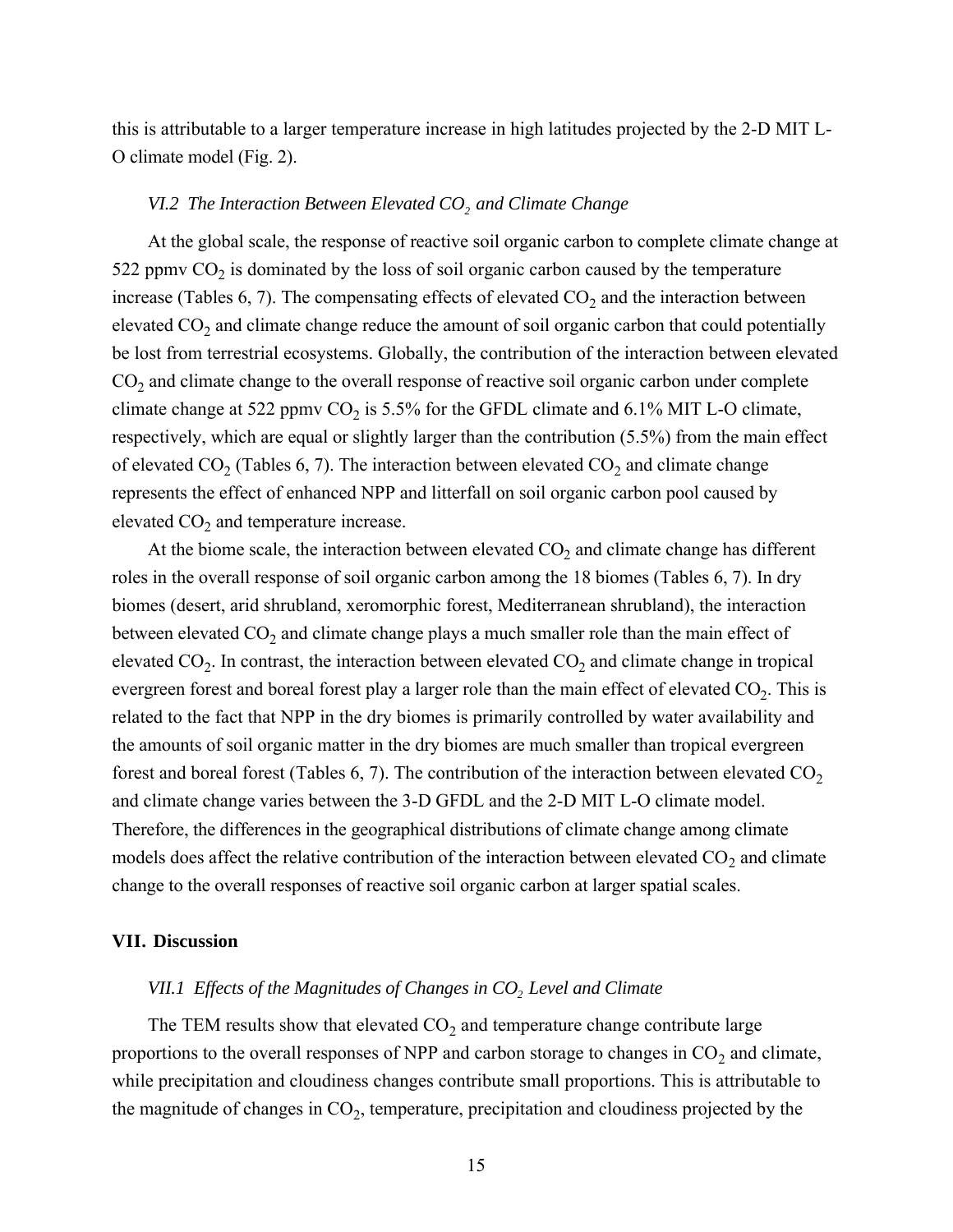GCMs. In an earlier study that used alternative input data sets of contemporary climate, solar radiation and soil texture for the conterminous United States to drive TEM (Pan *et al*., 1996), results show that the differences in NPP estimates depend in part on the magnitude of differences among the input data sets. The projected changes in global annual mean temperature, annual precipitation and annual mean cloudiness are similar between the GFDL and MIT L-O climate models. Other GCMs have also projected similar magnitudes of climate change for doubled  $CO<sub>2</sub>$ . For example, the GISS GCM projected  $+4.2$  °C in global mean annual temperature,  $+11.0\%$  in annual precipitation and -3.4% in mean annual cloudiness (Hansen *et al*., 1983, 1984). The OSU GCM projected  $+2.8$  °C in global mean annual temperature,  $+7.8\%$  in annual precipitation and – 3.4% in mean annual cloudiness (Schlesinger and Zhao, 1989). Major differences among GCMs occur in spatial patterns of projected changes of temperature, precipitation and cloudiness, especially in precipitation (Cramer and Leemans, 1993). As shown in this study, the responses of NPP, vegetation carbon and reactive soil organic carbon are slightly different between the 3-D GFDL climate and the 2-D MIT L-O climate across the scales of the globe, latitudinal bands and biomes, except at high latitudes.

This study indicates that  $CO<sub>2</sub>$  fertilization plays an important role in primary production and the global carbon budget. This is consistent with previous analyses using the TEM (Melillo *et al.*, 1993, 1995). A number of studies have suggested that  $CO<sub>2</sub>$  fertilization is one of the major mechanisms that account for the global carbon budget (Gifford, 1993). For the global carbon budget in the decade of 1980–1989, approximately 1.8 PgC/yr of anthropogenic emissions of carbon cannot be balanced with known carbon sinks and sources (Siegenthaler and Sarmiento, 1993). The estimates of the effect of global  $CO<sub>2</sub>$  fertilization for the 1980s are ~1.2 PgC/yr (Rotmans and den Elzen, 1993), <1.5 PgC/yr (Friedlingstein *et al*., 1995), and 1 PgC/yr or less (Schimel, 1995). The estimate of the effect of  $CO<sub>2</sub>$  fertilization on carbon storage in 1990 is about 1 PgC/yr (Melillo *et al*., 1996). However, these studies have not considered the possible effects of interactions among changes in  $CO<sub>2</sub>$  and climate variables on carbon storage. Our results show that  $CO<sub>2</sub>$  fertilization is influenced by climate change across the scales of the globe, latitudinal bands and biomes. At the global scale, the interaction between elevated  $CO<sub>2</sub>$  and climate change has approximately an equal effect on the responses of NPP and carbon storage as the effect of elevated  $CO<sub>2</sub>$  alone.

Our study also indicates that temperature change estimated by the climate models play an important role in responses of NPP and carbon stocks. The changes in annual mean temperature estimated by the GFDL and MIT L-O climate models for doubled  $CO<sub>2</sub>$  are large, *e.g.*, globally +4.0 ˚C by GFDL and +4.2 ˚C by MIT L-O. Increased temperature affects plant photosynthesis, plant respiration and water availability in soils. Increased temperature also affects the rates of temperature-dependent soil processes, *e.g.*, decomposition and net nitrogen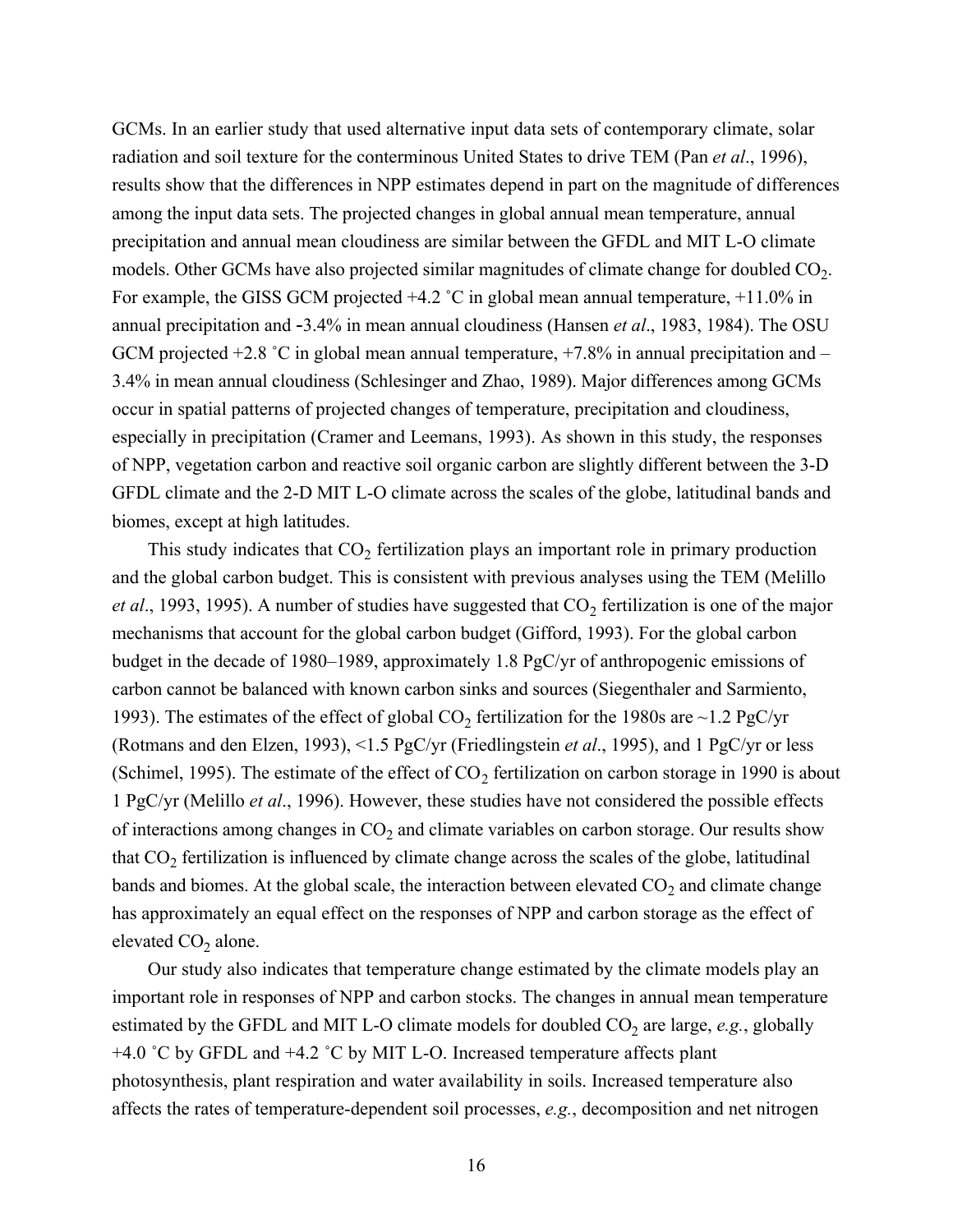mineralization. In a soil warming experiment at the Harvard Forest site in Massachusetts (Melillo *et al*., 1995), soil warming of +5 ˚C resulted in a significant increase of carbon flux from the soils to atmosphere at the order of 56% (4000 kgC ha<sup>-1</sup>yr<sup>-1</sup>) for the first year of the experiment and 13% (900 kgC ha-1yr-1) for the second year of the experiment. Soil warming also results in a doubling of net nitrogen mineralization rate in the forest floor and mineral soils for the first and second years of the experiment (Melillo *et al*., 1995). The responses of NPP and carbon storage in our study are closely related to enhanced decomposition of soil organic matter, nitrogen availability in soils and plant nitrogen uptake, as the result of climate change.

Although the GFDL and MIT L-O climate models project a moderate increase of annual precipitation for doubled  $CO_2$  globally (*i.e.*,  $+8.3\%$  for GFDL and  $+11.5\%$  for MIT L-O), the changes in precipitation made small contributions to the responses of NPP and carbon storage. The difference in global NPP responses between the scenario of complete climate change at 522 ppmv  $CO<sub>2</sub>$  and the scenario with no change in precipitation indicated that global NPP decreases 0.7% (0.34 PgC/yr) for the GFDL climate and 2.2% (1.10 PgC/yr) for the MIT L-O climate, because of lower precipitation (see Tables 2, 3). The results of this study showed that changes in temperature made a much larger contribution to the responses of NPP and carbon storage than changes in precipitation. In a simulation study that examines the response of NPP to climate change for 31 grassland sites worldwide, using the Century biogeochemistry model (Parton *et al*., 1995), changes in total plant production are shown to be more correlated to changes in temperature than to changes in precipitation.

Both the GFDL and MIT L-O climate models estimated a small change in cloudiness for doubled  $CO_2$ , *e.g.* a decrease in globally averaged annual mean cloudiness  $(-0.7\%$  for GFDL and – 2.6% for MIT L-O). Lower cloudiness results in higher total solar radiation and photosynthetically active radiation. Higher solar radiation may enhance water stress of plants through an increase in potential evapotranspiration, which may results in lower net primary production. The difference in global NPP responses between the scenario of complete climate change at 522 ppmv  $CO<sub>2</sub>$  and the scenario with no change in cloudiness indicated that global NPP increases 0.5% (0.24 PgC/yr) for the GFDL climate and 1.3% (0.62 PgC/yr) for the MIT L-O climate, because of higher cloudiness (see Tables 2, 3). Thus, a small change in cloudiness results in a small response of NPP and carbon storage of the terrestrial biosphere. The results are consistent with an earlier study that examined the effects of three alternative solar radiation data sets from the contemporary climate for the conterminous U.S. (Pan *et al*., 1996). In that study, solar radiation derived from the Cramer and Leemans climate database and the VEMAP project are 32% and 60% higher than the solar radiation derived from Hahn's cloudiness data, respectively. The estimates of annual NPP for the conterminous U.S. using solar radiation data from the Cramer and Leemans database and from the VEMAP project are about 8% and 10%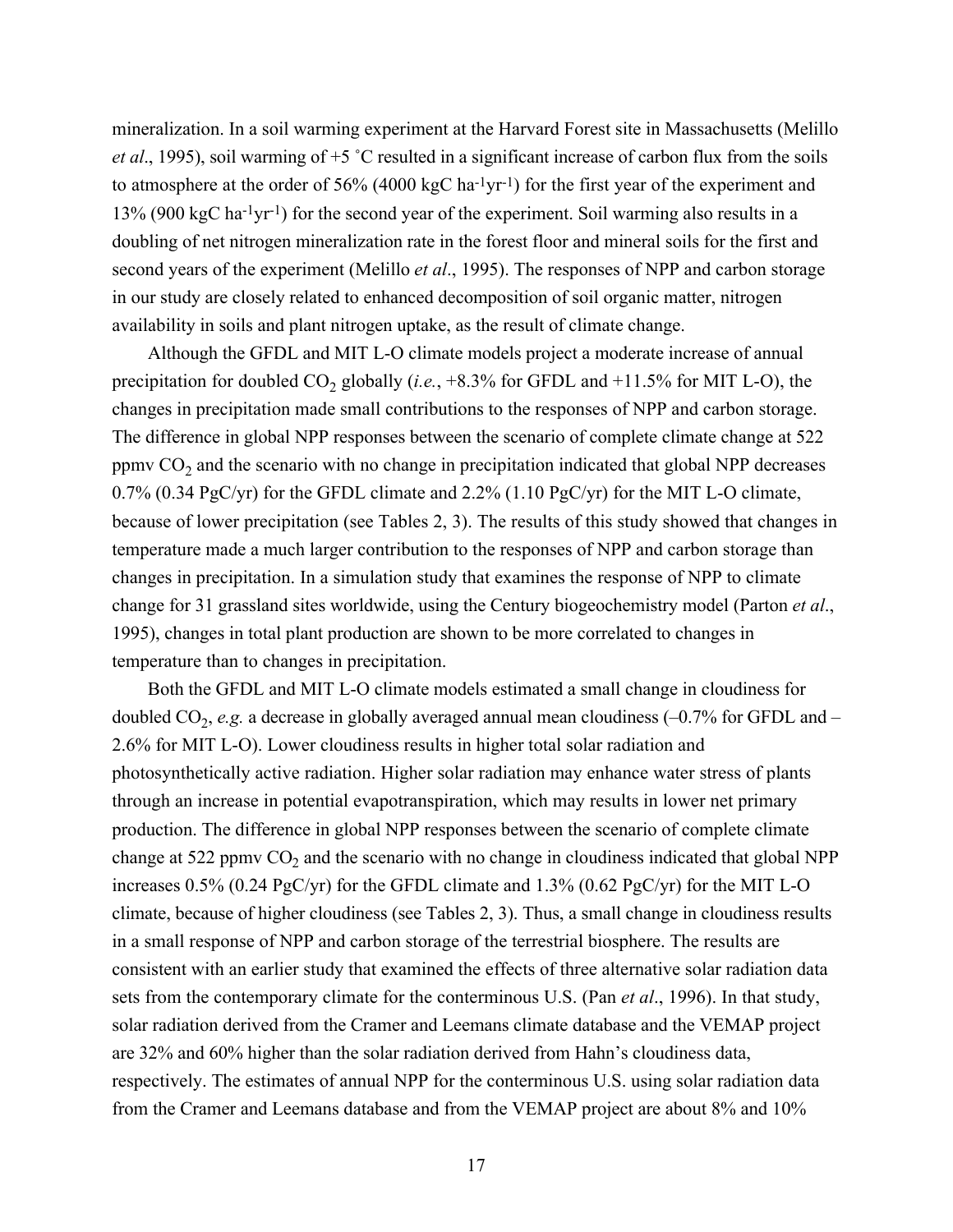lower than the NPP estimate using solar radiation data derived from the Hahn's cloudiness data (Pan *et al*., 1996).

In addition to cloudiness, aerosols also influence the amount of solar radiation that reaches the earth's surface. Aerosols from the eruption of Mt. Pinatubo in June 14–15, 1991 reduced solar irradiance by 4% and decreased temperature by about 0.5 ˚C within the period of summer 1991 to summer 1992 (Blumthaler and Ambach, 1994). After the volcanic eruption of Mt. Pinatubo, the atmospheric  $CO_2$  concentration began to drop in mid-1991 and decreased by 1.5 ppmv at Mauna Loa in May 1993 (Sarmiento, 1993). A large net sink of 2.5 PgC for this period, or 1.5 PgC/yr, is needed to account for the change in atmospheric  $CO_2$  concentration, and the <sup>13</sup>C data seems to suggest that this carbon sink is mostly terrestrial (Sarmiento, 1993). Lower-thannormal temperatures may have caused net accumulation of carbon in a mature tropical rain forest in 1992–1993 (Grace *et al*., 1995). Given the sensitivity of carbon storage to a change in cloudiness, the reduction in solar radiation caused by the eruption may also result in a significant net terrestrial sink of carbon. However, the effects of aerosols was not included in the GFDL and 2-D MIT L-O climate models, and clouds are poorly represented in GCMs (Mitchell *et al*., 1989). Improving in projection of changes in cloudiness and aerosols by combined atmospheric chemistry models and GCMs will certainly be helpful in reducing uncertainty in responses of NPP and carbon storage to climate change.

# *VII.2 Effects of Interactions Among Changes in CO<sub>2</sub> and Climate Variables*

In an earlier study on net primary production and carbon storage in the conterminous U.S. (VEMAP Members, 1995), TEM simulations indicated that the contributions from the interaction between climate change and elevated  $CO<sub>2</sub>$  to the continental NPP responses range from 8% in the OSU climate to 19% in the UKMO climate. Although their analysis indicates the importance of the interaction between a change in  $CO<sub>2</sub>$  and a change in climate, the relative role of a change in an individual climate variable and its interactions with changes in the other three driving variables was not quantified. However, the results presented in this paper show that interactions among changes in  $CO<sub>2</sub>$  level and climatic variables contribute significantly to the equilibrium responses of net primary production and carbon storage. Furthermore, the results suggest that the interaction between a change in  $CO<sub>2</sub>$  and a change in temperature is the most significant, given the magnitudes of changes in  $CO<sub>2</sub>$  and climate variables projected by the climate models.

In TEM, the interaction between elevated  $CO<sub>2</sub>$  and increased temperatures that influences NPP and carbon storage is caused by enhanced plant N uptake. As mentioned earlier, higher temperatures enhance decomposition of soil organic matter, resulting in decreases of soil carbon stocks. The rate of net nitrogen mineralization in soils increases with enhanced decomposition of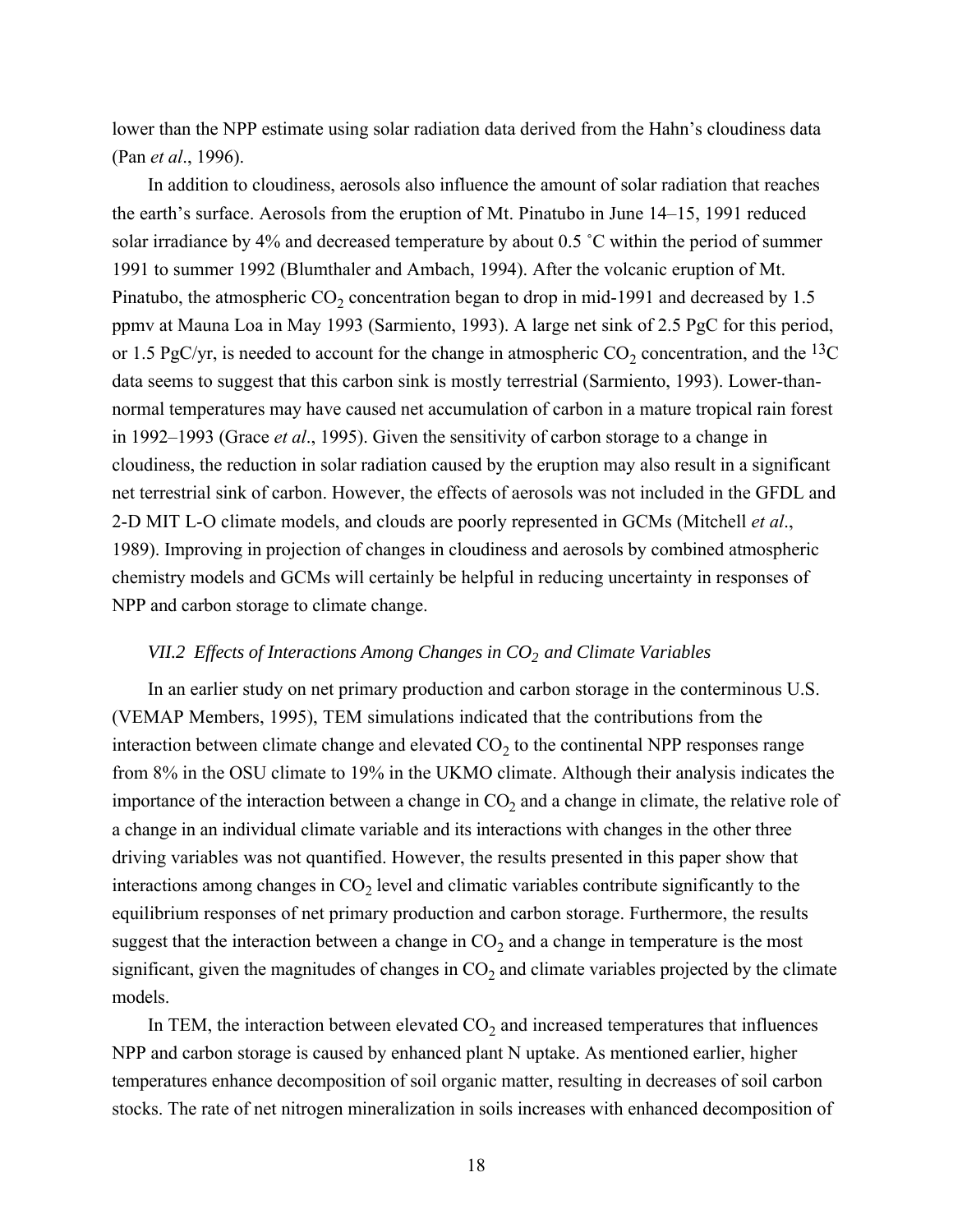soil organic matter. Mineralized nitrogen released from soil organic matter is assimilated by plants. Soil organic matter has low C/N ratio  $(10 - 20)$ , while plant tissues have high C/N ratio  $(40 - 200)$ . Thus, the shift of nitrogen from soils to vegetation allows substantial increase in vegetation carbon. Higher temperature also increases the rate of plant uptake of carbon  $(CO<sub>2</sub>)$  and nitrogen (Raich *et al.*, 1991). Therefore, for complete climate change at 522 ppmv CO<sub>2</sub>, ecosystems are supplied with more mineralized nitrogen and carbon  $(CO<sub>2</sub>)$  resources, which results in large increases in NPP and total carbon storage (vegetation carbon plus reactive soil organic carbon, *i.e.*, +137 PgC for the GFDL climate and +115 PgC for the MIT L-O climate).

Limited information is available on how the interactions among changes in  $CO<sub>2</sub>$  and climate variables affect the carbon and nitrogen cycles of the terrestrial ecosystem, as there are few factorial field experiments for whole ecosystems. In a field study for a tundra ecosystem, which used two levels of atmospheric  $CO_2$  level (ambient  $CO_2$ , 680 ppmv  $CO_2$ ) and temperature (ambient temperature,  $+4$  °C temperature above ambient), the combination of elevated  $CO<sub>2</sub>$  and temperature increase resulted in an increase of net carbon storage that lasted for the three years of observation (Oechel and Riechers, 1986, 1987). The interactions among temperature,  $CO<sub>2</sub>$  and nutrient availability are key controlling factors in the responses of the tundra site (Melillo *et al*., 1990).

### **VIII. Future Studies**

The analyses in this study are based on equilibrium or steady-state simulations of the TEM for potential natural vegetation. The results show that elevated  $CO<sub>2</sub>$  and temperature increases projected by the climate models play a major role in the equilibrium responses of primary production and carbon storage of the terrestrial biosphere. The responses of NPP and carbon storage to the projected changes in  $CO<sub>2</sub>$  and climate vary at the scales of the latitudinal bands and biomes. In addition, the results show that the interactions among changes in  $CO<sub>2</sub>$  and climate variables, especially the interaction between elevated  $CO<sub>2</sub>$  and temperature increase, may be important in the response of NPP and carbon storage. The relative role of the interaction between elevated  $CO<sub>2</sub>$  and climate change also varies by biome.

Our results also imply that the time courses of changes in atmospheric  $CO<sub>2</sub>$  concentration and climate are critical to the response of the terrestrial biosphere. In the next century, there is large uncertainty in anthropogenic emissions of  $CO<sub>2</sub>$  from fossil fuel combustion, which will result in different rates of change in atmospheric  $CO<sub>2</sub>$  concentration. Consequently, there are large uncertainties in the rate of climate change over time. The trajectory of changes in  $CO<sub>2</sub>$  and climate in the next century may have significant impacts on the structural and functional responses of the terrestrial biosphere. The large interannual variation in climate is one of several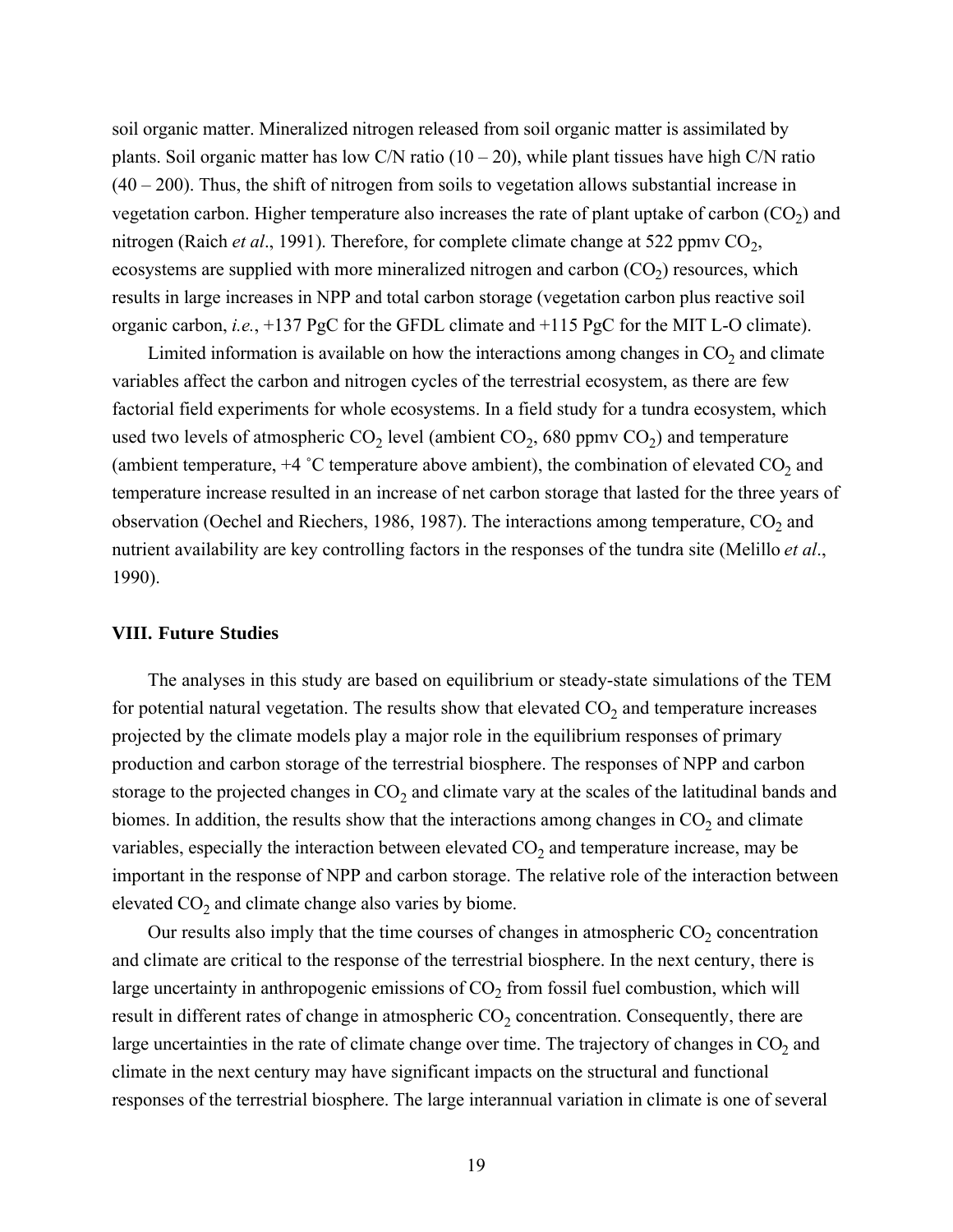processes that account for the imbalance of the global carbon budget in the last few decades (Dai and Fung, 1993). In future studies, we will conduct transient simulations of TEM to track both the path and magnitude of the responses of NPP and carbon storage to changes in  $CO<sub>2</sub>$  and climate over time from the last century to the next century. Transient simulation of TEM will also allow us to incorporate the feedback of the terrestrial biosphere to the atmosphere (*e.g.*, net carbon flux between lands and atmosphere) in the studies of land-atmosphere interactions (Melillo, 1994) and integrated assessment of climate change (Prinn *et al*., 1996; Xiao *et al*., 1996).

Changes in land use also affect terrestrial carbon storage and the global carbon cycle (Houghton and Skole, 1990). As the results of this study are based on potential vegetation, we have not considered the direct effects of human activities on NPP and carbon storage of the terrestrial ecosystems. However, the results presented in this study provide a baseline for us to assess the effects of changes in land use and land cover on the terrestrial carbon budget in future studies.

As shown in the comparisons between the 3-D GFDL climate and 2-D MIT L-O climate, the relative role of the individual climate variables and the interactions among changes in  $CO<sub>2</sub>$  and climate variables to the overall response of NPP and carbon storage at larger spatial scales is affected by the geographical distributions of the projected changes in climate variables. There still are large uncertainties in the magnitudes and spatial distributions of changes of temperature, precipitation and cloudiness, as estimated by GCMs. Several climate modeling groups have begun to incorporate the effect of aerosols from anthropogenic sources on radiative forcing of climate for projections of future climate. Incorporation of the effect of aerosols into climate models would reduce the magnitude of temperature increases projected by climate models. Further improvement in climate models will reduce uncertainties in the magnitude and spatial distribution of climate change, and consequently uncertainties in responses of the terrestrial biosphere.

In a recent model comparison study (VEMAP Members, 1995), the estimates of the responses of NPP and carbon storage in the conterminous U.S. to climate change and elevated  $CO<sub>2</sub>$  differ among the three biogeochemistry models. Although TEM has indicated that the interaction between elevated  $CO<sub>2</sub>$  and climate change has an important effect on NPP and carbon storage, the results of the other models have indicated that this interaction is not important (VEMAP Members, 1995). Unfortunately, there is not enough information from field studies to confirm or deny the hypothesis that the interaction between elevated  $CO<sub>2</sub>$  and climate change has an important effect on NPP and carbon storage of the terrestrial ecosystems. Therefore, longterm partial or full factorial field experiments at the whole ecosystem level are critically needed to quantify interactions among key driving variables of the terrestrial ecosystems, which will provide important information for development and validation of ecosystem models.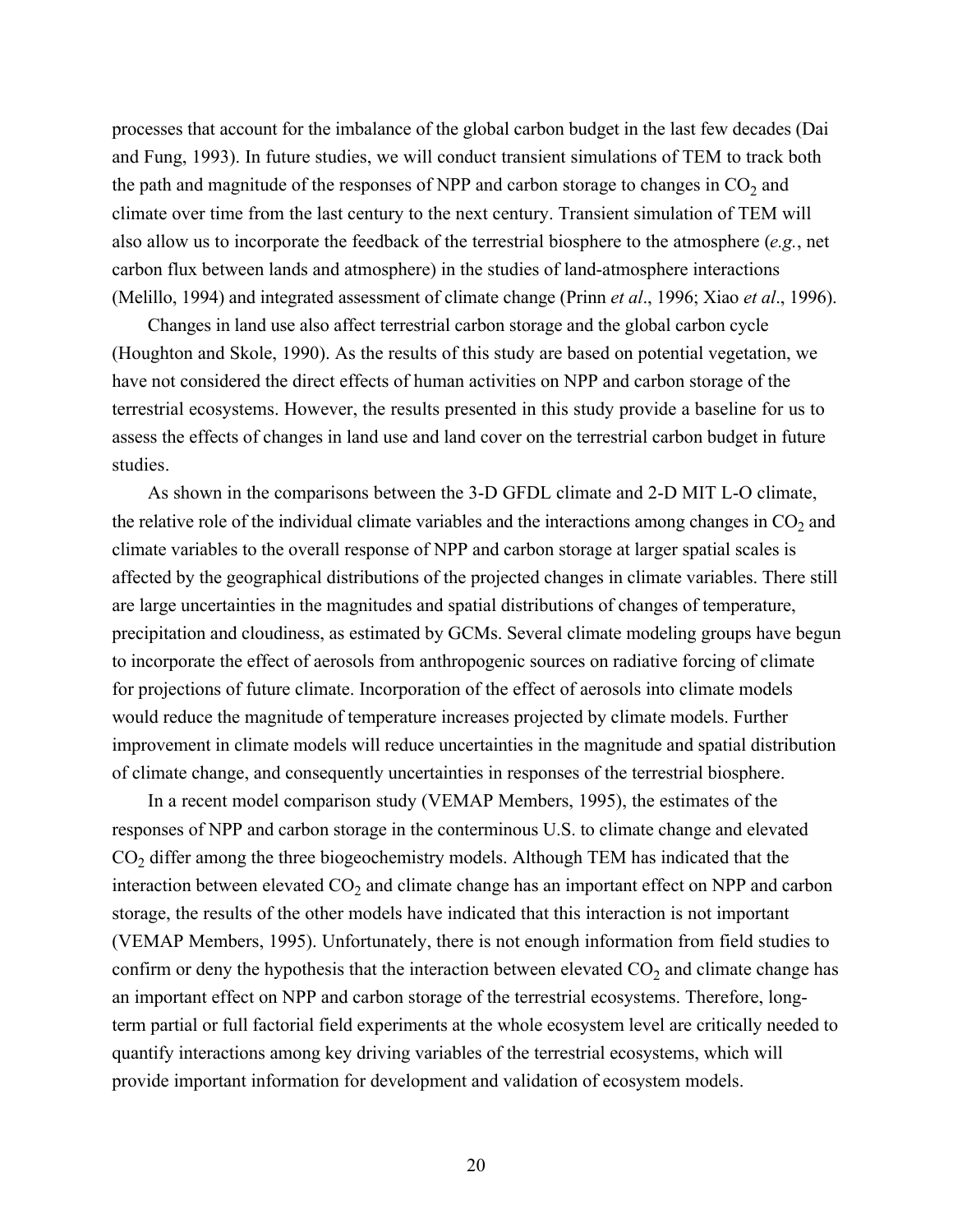## **Acknowledgments**

The TEM model and the 2-D MIT L-O climate model are component models of the modeling framework for the integrated assessment of global change in the Joint Program on Science and Policy of Global Change at the Massachusetts Institute of Technology (MIT). This study was supported by MIT (CE-S-462041), DOE NIGEC (No:901214-HAE) and NASA EOS (NAGW-2669). We thank Ronald G. Prinn, Henry D. Jacoby, Richard S. Eckaus, Yude Pan and John Helfrich for valuable discussions and comments.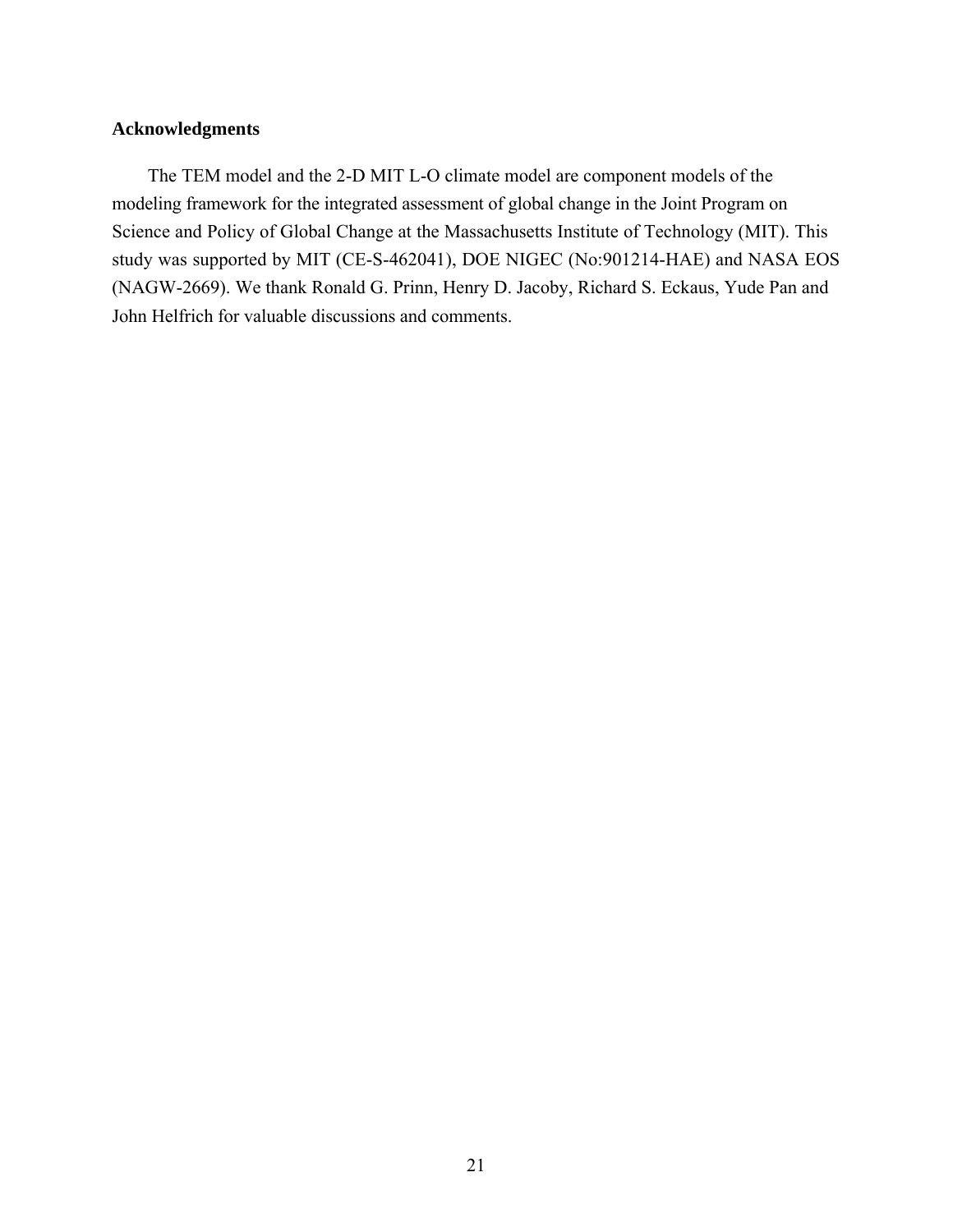## **References**

- Bazzaz, F.A. (1990) The response of natural ecosystems to the rising global CO<sub>2</sub> levels. *Annual Review of Ecology and Systematics*, 21:167-196.
- Blumthaler, M. and W. Ambach (1994) Changes in solar radiation fluxes after the Pinatubo eruption. *Tellus*, 46B:76-78.
- Buol, S.W., Sanchez, P.A., Kimble, J.M., and S.B. Weed (1990) Predicted impact of climate warming on soil properties and use. *In:* "Impact of Carbon Dioxide, Trace Gases, and Climate Change on Global Agriculture," B.A. Kimball *et al*. (eds.), ASA Spec. Publ., 53:71- 82.
- Cramer, W.P. and R. Leemans (1993) Assessing impacts of climate change on vegetation using climate classification systems. *In:* "Vegetation Dynamics and Global Change," A.M. Solomon and H.H. Shugart (eds.), Chapman & Hall, New York. p. 190-217.
- Dai, A. and I.Y. Fung (1993) Can climate variability contribute to the "missing"  $CO<sub>2</sub>$  sink? *Global Biogeochemical Cycles*, 7(3):599-609.
- Esser, G. (1987) Sensitivity of global carbon pools and fluxes to human and potential climate impact. *Tellus*, 39B:245-260.
- Esser, G. (1990) Modeling global terrestrial sources and sinks of  $CO<sub>2</sub>$  with special reference to soil organic matter. *In:* "Soils and Greenhouse Effect," A.F. Bouwman (ed.), John Wiley, New York, p. 247-262.
- Eswaran, H., Van Der Berg, E. and P. Reich (1993) Organic carbon in soils of the world. *Soil Science Society of America Journal,* 57:192-194.
- FAO-UNESCO (1971) *Soil map of the world, 1:5,000,000*. UNESCO, Paris, France. Digitization (0.5˚ resolution) by Complex Systems Research Center, University of New Hampshire, Durham, and modifications by Marine Biological Laboratory, Woods Hole.
- Friedlingstein, P., Fung, I., Holland, E., John, J., Brasseur, G., Erickson, D. and D. Schimel (1995) On the contribution of the biosphere CO<sub>2</sub> fertilization to the missing sink. *Global Biogeochemical Cycles*, 9(4):541-556.
- Gates, D.M. (1985) Global biospheric response to increasing atmospheric carbon dioxide concentration. *In:* "Direct Effect of Increasing Carbon Dioxide on Vegetation," B.R. Strain and J.D. Cure (eds.), DOE/ER-0238. United States Department of Energy, Washington, D.C., p. 171-184.
- Gifford, R.M. (1993) Implications of CO<sub>2</sub> effects on vegetation for the global carbon budget. *In*: "The Global Carbon Cycle," M. Heimann (ed.), Proceedings of the NATO Advanced Study Institute, II Ciocco, Italy, 8-20 September, 1991. Springer-Verlag, New York, p. 159-199.
- Hansen, J., Russell, G., Rind, D., Stone, P., Lacis, A., Lebedeff, S., Ruedy, R. and L.Travis (1983) Efficient three dimensional global models for climate studies: Model I and II. *Monthly Weather Review*, 111:609-662.
- Hansen, J., Lacis, A., Rind, D., Russell, G., Stone, P., Fung, I., Ruedy, R. and J. Lerner (1984) Climate sensitivity: Analysis of feedback mechanisms. *In:* "Climate process and Climate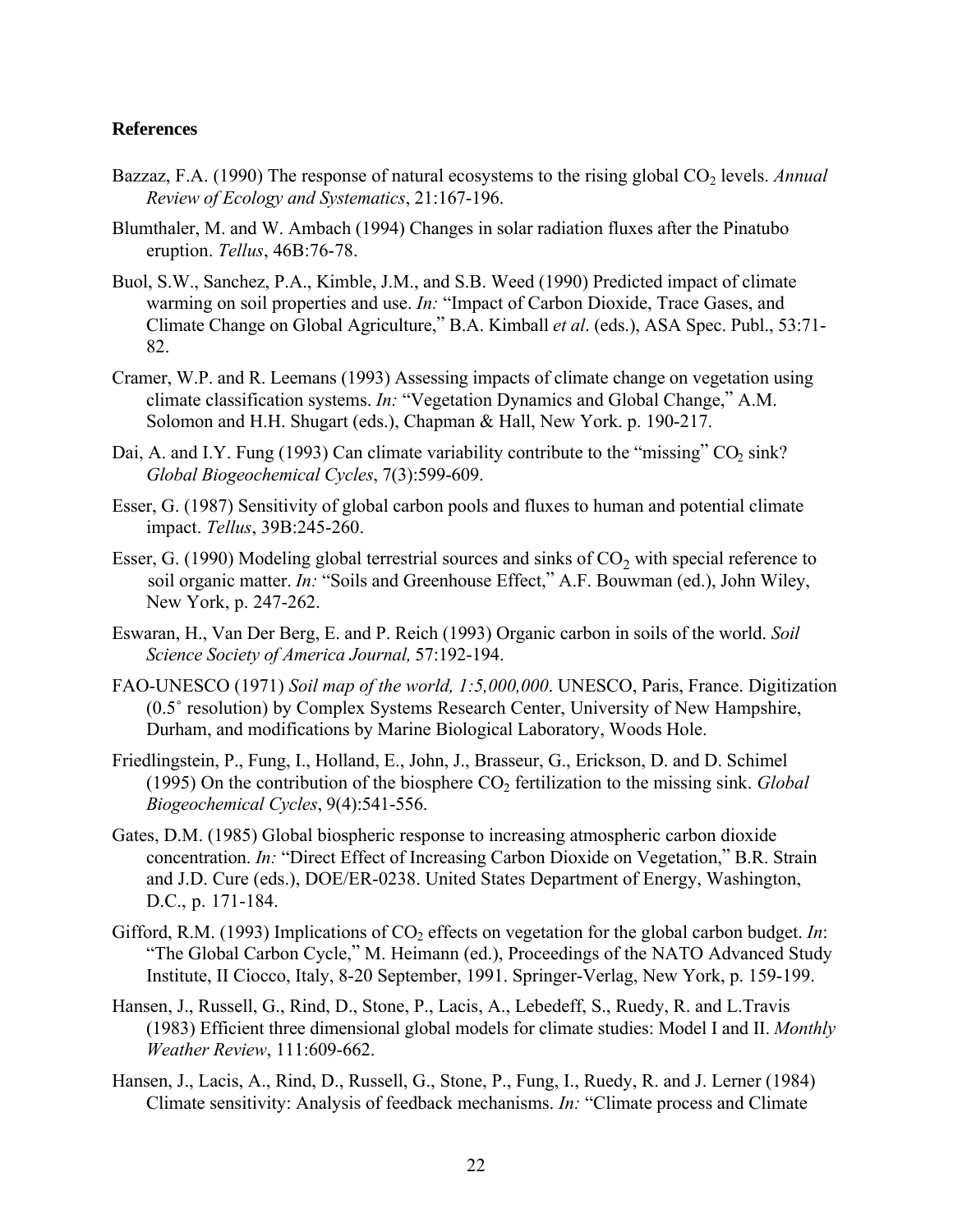Sensitivity," J.E. Hansen and T. Takahashi (eds.), Geophysical Monograph 29, Maurice Ewing series 5, American Geophysical Union, Washington, D.C., p. 130-163.

- Houghton, R.A. and D.L. Skole (1990) Changes in the global carbon cycle between 1700 and 1985. *In:* "The Earth as Transformed by Human Action," B.L. Turner, W.C. Clark, R.W. Kates, J.F. Richards, J.T. Mathews and W.B. Meyer (eds.), Cambridge University Press, Cambridge, U.K., p. 393-408.
- Houghton, J.T., Jenkins, G.J. and J.J. Ephraums (1990) Climate Change: The IPCC Scientific Assessment. Cambridge University Press, Cambridge, 365 pp.
- Houghton, J.T., L.G. Meira Filho, J. Bruce, L. Hoesung, B.A. Callander, E. Haites, and K. Maskell (eds.) (1995) *Climate Change 1994: Radiative forcing of climate change and an evaluation of the IPCC IS92 emission scenarios*. Intergovernmental Panel on Climate Change. Cambridge University Press, New York. 339 pp.
- Jenkinson, D.S., Adams, D.E., and A. Wild (1991) Model estimate of  $CO<sub>2</sub>$  emissions from soil in response to global warming. *Nature*, 351:304-306.
- Jensen, M.E. and H.E. Haise (1963) Estimating evapotranspiration from solar radiation. *Journal of the Irrigation and Drainage Division*, 4:15-41.
- Koner, C. (1993) CO<sub>2</sub> fertilization: The great uncertainty in future vegetation development. *In:* "Vegetation Dynamics and Global Change," A.M. Solomon and H.H. Shugart (eds.), Chapman & Hall Inc., New York, p. 53-70.
- Kimball, B.A. (1975) Carbon dioxide and agricultural yield: an assemblage and analysis of 430 prior observations. *Agronomy Journal,* 75:779-788.
- Leemans, R. and Cramer, W. P. (1990) *The IIASA climate database for land areas on a grid with 0.5* ° *resolution*. WP-90-41, International Institute for Applied Systems Analysis (IIASA), Laxenburg, Austria. 60 pp.
- Manabe, S., and R.T. Wetherald (1987) Large scale changes in soil wetness induced by an increase in carbon dioxide. *Journal of the Atmospheric Sciences*, 44:1211-1235.
- McGuire, A.D., Kicklighter, D.W., J.M. Melillo (1996a) Global climate change and carbon cycling in grasslands and conifer forests. *In:* "Global Change: Effects on Coniferous Forests and Grasslands," J.M. Melillo and A.I. Breymeyer (eds.), SCOPE volume (in press).
- McGuire, A.D., J. M. Melillo, D.W. Kicklighter, Y. Pan, X. Xiao, J. Helfrich, B. Moore III, C.J. Vorosmarty and A.L. Schloss (1996b) The role of the nitrogen cycle in the global response of net primary production and carbon storage to doubled CO<sub>2</sub>. *Global Biogeochemical Cycles* (in review).
- McGuire, A.D., J.M. Melillo, D.W. Kicklighter and L.A. Joyce (1995a) Equilibrium response of soil organic carbon to climate change: Empirical and process-based estimates. *Journal of Biogeography*, 22:785-796.
- McGuire, A.D., J.M. Melillo and L.A. Joyce (1995b) The role of nitrogen in the response of forest net primary production to elevated atmospheric carbon dioxide. *Annual Review of Ecology and Systematics*, 26: 473-503.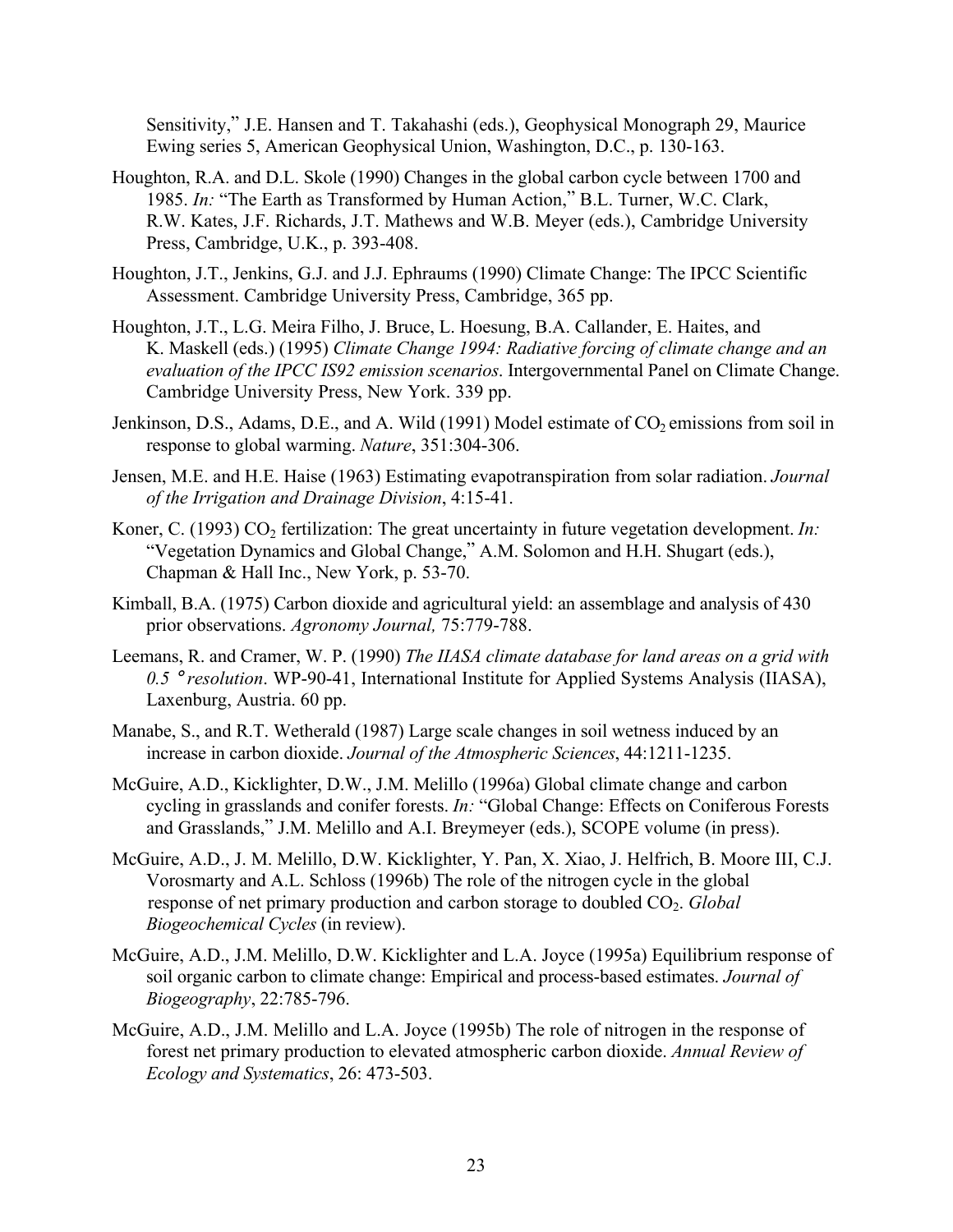- McGuire, A.D., L.A. Joyce, D.W. Kicklighter, J.M. Melillo, G. Esser and C.J.Vorosmarty (1993) Productivity response of climax temperate forests to elevated temperature and carbon dioxide: A North America comparison between two global models. *Climatic Change*, 24: 287-310.
- McGuire, A.D., J.M. Melillo, L.A. Joyce, D.W. Kicklighter, A.L. Grace, B. Moore III and C.J. Vorosmarty (1992) Interactions between carbon and nitrogen dynamics in estimating net primary productivity for potential vegetation in North America. *Global Biogeochemical Cycles*, 6(2):101-124.
- Melillo, J.M., I.C. Prentice, G.D. Farquhar, E.D. Schulze and O.E. Sala (1996) Terrestrial biotic responses to environmental change and feedbacks to climate*. In:* "Climate Change 1995–The Science of Climate Change: Contribution of Working Group I to the Second Assessment Report of the Intergovernmental Panel on Climate Change," J.J. Houghton, L.G. Meiro Filho, B.A. Callander, N. Harris, A. Kattenberg and K. Maskell (eds.), Cambridge University Press, New York.
- Melillo, J.M., D.W. Kicklighter, A.D. McGuire, W.T. Peterjohn and K.M. Newkirk (1995) Global change and its effects on soil organic carbon stocks. *In:* "Role of Nonliving Organic Matter in the Earth's Carbon Cycle," R.G. Zepp and Ch. Sonntag (eds.), John Wiley and Sons Ltd., p. 175-189.
- Melillo, J.M. (1994) Modeling land-atmospheric interaction: A short review. *In:* "Changes in Land Use and Land Cover: A Global Perspective," W.B. Meyer and B.L. Turner (eds.), Cambridge University Press, p. 387-409.
- Melillo, J.M., A.D. McGuire, D.W. Kicklighter, B. Moore III, C.J. Vorosmarty and A.L. Schloss (1993) Global climate change and terrestrial net primary production. *Nature,* 363:234-240.
- Melillo, J.M., T.V. Callaghan, F.I. Woodward, E. Salati and S.K. Sinka (1990) Effects on ecosystems. *In:* "Climate Change: The IPCC Scientific Assessment," J.T. Houghton, G.J. Jenkins and J.J. Ephraums (eds.), Cambridge University Press, New York, p. 283-310.
- Mitchell, J.F.B., S. Manabe, T. Tokioka, V. and Meleshko (1990) Equilibrium climate change and its implications for the future. *In:* "Climate Change: The IPCC Scientific Assessment," J.T. Houghton, G.J. Jenkins and J.J.Ephraums (eds.), Cambridge University Press, New York, p. 131-164.
- Mitchell, J.F.B., C.A. Senior and W.J. Ingram (1989)  $CO<sub>2</sub>$  and climate: A missing feedback? *Nature*, 341:132-134.
- Mooney, H.A., B.G. Drake, R.J. Luxmoore, W.C. Oechel and L.F. Pitelka (1991) Predicting ecosystem responses to elevated CO<sub>2</sub> concentrations. *BioScience*, 2:96-104.
- NCAR/NAVY (1984) *Global 10-minute elevation data*. Digital tape available through National Oceanic and Atmospheric Administration, National Geophysical Data Center, Boulder.
- Oechel, W.C. and G.H. Riechers (1986) Impacts of increasing  $CO<sub>2</sub>$  on natural vegetation, particularly tundra. *In:* "Climate-Vegetation Interactions," C. Rosenweig and R. Dickinson (eds.), OIES-UCAR Report OIES-2, Boulder, CO.
- Oechel, W.C. and G.H. Riechers (1987) Response of a tundra ecosystem to elevated atmospheric carbon dioxide. U.S. Department of Energy, Washington, D.C.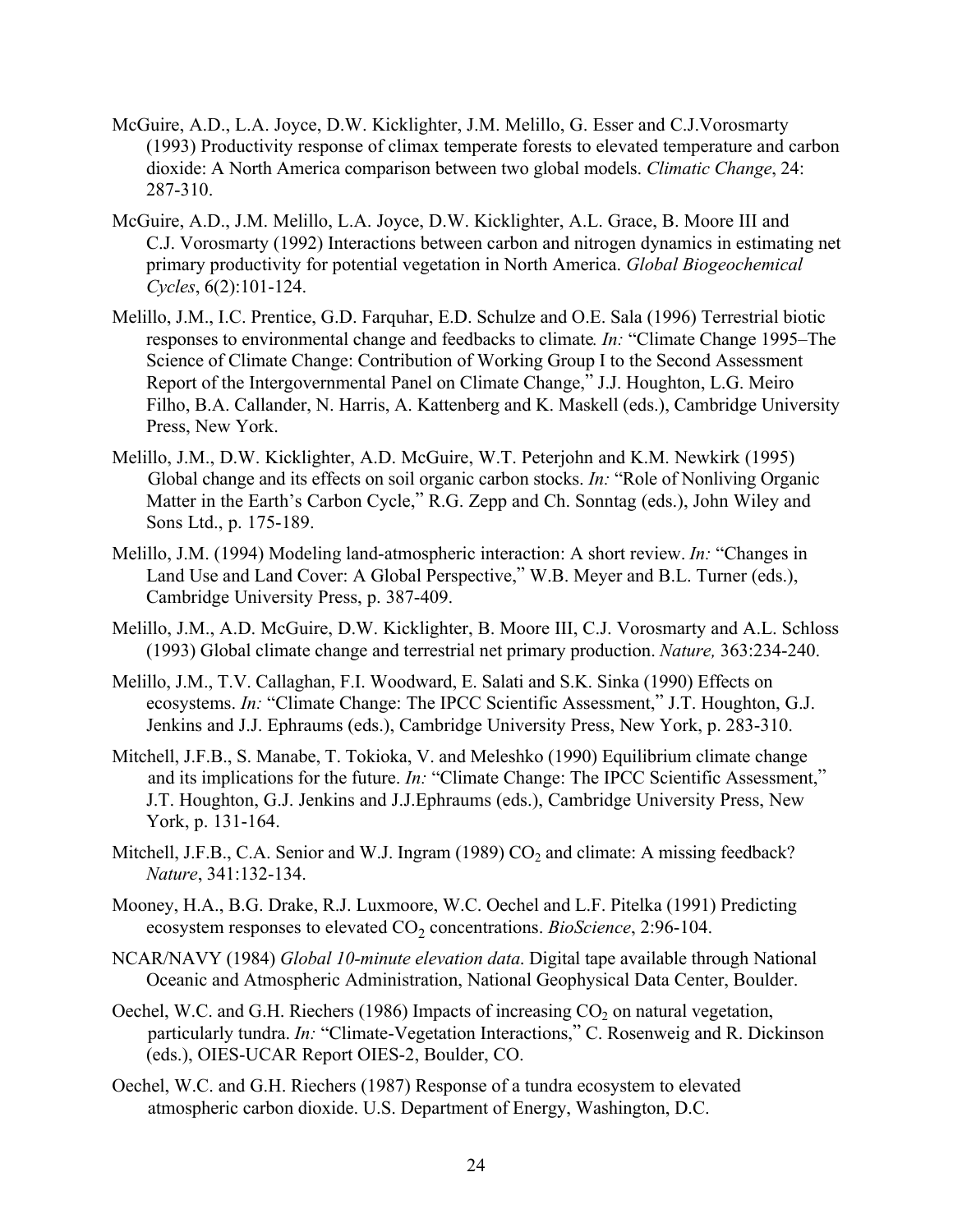- Pan, Y., A.D. McGuire, D.W. Kicklighter and J.M. Melillo (1996) The importance of climate and soils for estimates of net primary production: A sensitivity analysis with the Terrestrial Ecosystem Model. *Global Change Biology*, 2:5-23.
- Parton, W.J., J.M.O. Scurlock, D.S. Ojima, D.S. Schimel, D.O. Hall and SCOPE GRAM group members (1995) Impact of climate change on grassland production and soil carbon worldwide. *Global Change Biology*, 1:13-22.
- Post, W.M., W.R. Emanuel, P.J. Zinke and A.G. Stangenberger (1982) Soil carbon pools and world life zones. *Nature*, 298:156-159.
- Potter, C.S., J.T. Randerson, C.B. Field, P.A. Matson, P.M. Vitousek, H.A. Mooney and S.A. Klooster (1993) Terrestrial ecosystem production: a process model based on global satellite and surface data. *Global Biogeochemical Cycles*, 7:811-841.
- Prinn, R., H. Jacoby, A. Sokolov, C. Wang, X. Xiao, Z. Yang, R. Eckaus, P. Stone, A. Ellerman, J. Melillo, J. Fitzmaurice, D. Kicklighter, Y. Liu and G. Holian (1996) Integrated global system model for climate policy analysis: I. Model framework and sensitivity studies. Joint Program on the Science and Policy of Global Change Report No. 7, Massachusetts Institute of Technology, Cambridge, 76 pp.
- Raich, J. W., E.B. Rastetter, J.M. Melillo, D.W. Kicklighter, P.A. Steudler, B.J. Peterson, A.L. Grace, B. Moore III and C.J. Vorosmarty (1991) Potential net primary productivity in South America: Application of a global model. *Ecological Applications* 1(4):399-429.
- Rosenzweig, C. and M.L. Parry (1994) Potential impact of climate change on world food supply. *Nature*, 367(13):133-138.
- Sarmiento, J.L. (1993) Atmospheric CO<sub>2</sub> stalled. *Nature*, 365(21):697-698.
- Schimel, D.S., B.H. Braswell, E.A. Holland, R. McKeown, D.S. Ojima, T.H. Painter, W.J. Parton and A.R. Townsend (1994) Climatic, edaphic and biotic controls over storage and turnover of carbon in soils. *Global Biogeochemical Cycles*, 8(3):279-293.
- Schimel, D.S. (1995) Terrestrial ecosystems and the carbon cycle. *Global Change Biology,* 1: 1-15.
- Schlesinger, W.H. (1977) Carbon balance in terrestrial detritus. *Annual Review of Ecology and Systematics*, 8:51-81.
- Siegenthaler, U. and J.L. Sarmiento (1993) Atmospheric carbon dioxide and the ocean. *Nature,* 365(9):119-125.
- Sokolov, A.P. and P.H. Stone (1995) Description and validation of the MIT version of the GISS 2-D Model. Joint Program on the Science and Policy of Global Change Report No. 2, Massachusetts Institute of Technology, Cambridge, 46 pp.
- Stone, P.H. and M.S. Yao (1987) Development of a two-dimensional zonally averaged statistical-dynamical model. Part II. The role of eddy momentum fluxes in the general circulation and their parameterization. *Journal of the Atmospheric Science*, 44(24):3769- 3786.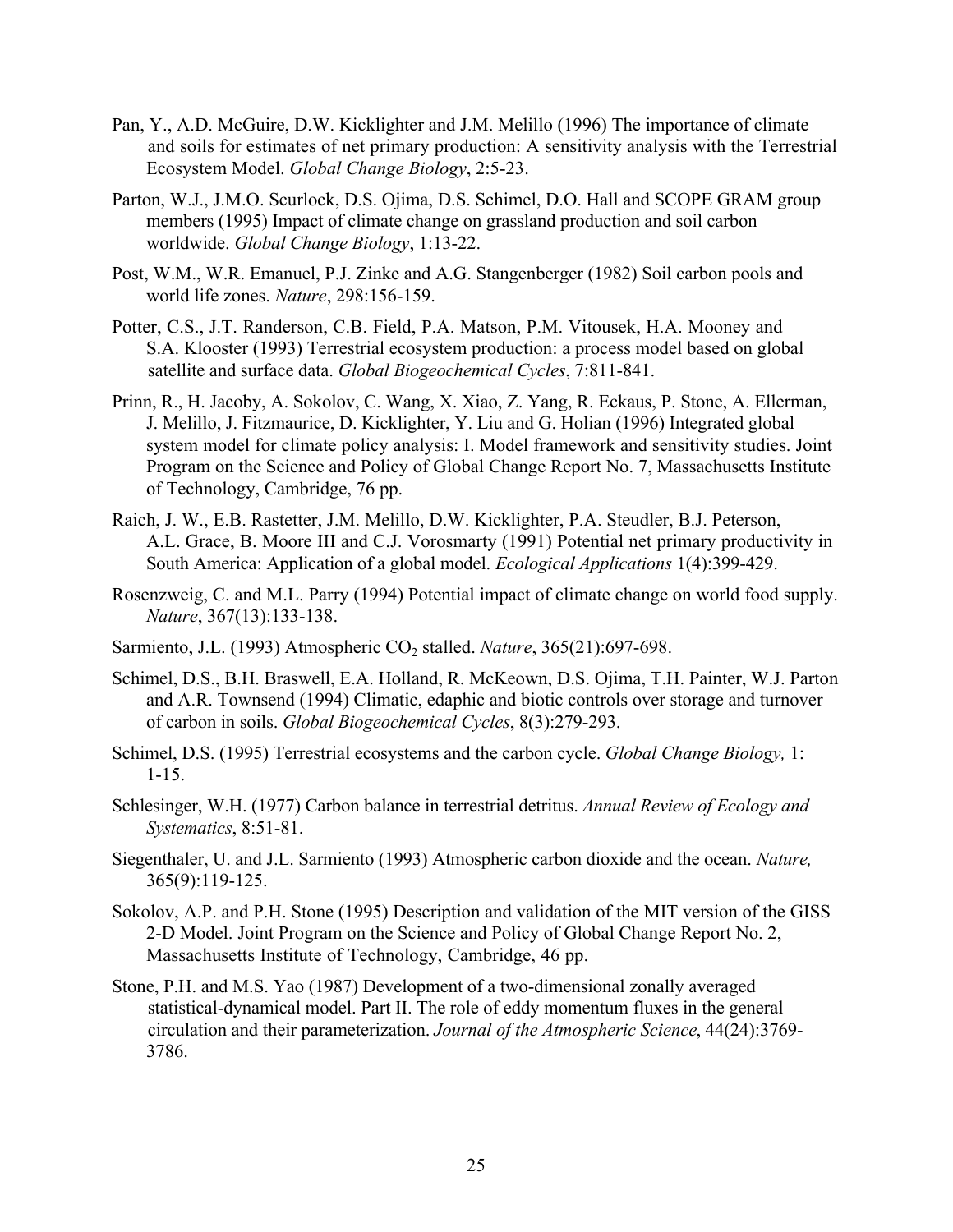- Stone, P.H. and M.S. Yao (1990) Development of a two-dimensional zonally averaged statistical-dynamical model. Part III. The parameterization of the eddy fluxes of heat and moisture. *Journal of Climate*, 3(7):726-740.
- Townsend, A.R., P.M. Vitousek and E.A. Holland (1992) Tropical soils could dominate the short-term carbon cycle feedbacks to increased global temperature. *Climatic Change*, 22: 293-303.
- VEMAP Members (1995) Vegetation/Ecosystem Modeling and Analysis Project (VEMAP): Comparing biogeography and biogeochemistry models in a continental-scale study of terrestrial ecosystem responses to climate change and  $CO<sub>2</sub>$  doubling. *Global Biogeochemistry Cycles*, 9(4):407-437.
- Ven Cleve, K., W.C. Oechel and J.L. Hom (1990) Response of black spruce (*Picea mariana*) ecosystems to soil temperature modification in interior Alaska. *Canadian Journal of Forest Research,* 20:1530-1535.
- Vorosmarty, C.J., B. Moore III, A.L. Grace, M.P. Gildea, J.M. Melillo, B.J. Peterson, E.B. Rastetter and P.A. Steudler (1989) Continental scale models of water balance and fluvial transport: An application to South America. *Global Biogeochemical Cycles*, 3(3): 241-265.
- Wetherald, R.T. and S. Manabe (1988) Cloud feedback processes in a general circulation model. *Journal of the Atmospheric Sciences*, 45:1397-1415.
- Willmott, C.J., M.R. Clinton and W.D. Philpot (1985) Small-scale climate maps: a sensitivity analysis of some common assumptions associated with grid-point interpolation and contouring. *The American Cartographer*, 12:5-16.
- Wilson, C.A. and J.F.B. Mitchell (1987) A doubled  $CO<sub>2</sub>$  climate sensitivity experiment with a global climate model including a simple ocean. *Journal of Geophysical Research, 92(D11)*: 3,315-13,343.
- Xiao, X., D.W. Kicklighter, J.M. Melillo, A.D. McGuire, P.H. Stone and A.P. Sokolov (1996) Linking a global terrestrial biogeochemical model and a 2-dimensional climate model: Implications for the global carbon budget. *Tellus* (in review).
- Yao, M.S. and P.H. Stone (1987) Development of a two-dimensional zonally averaged statistical-dynamical model. Part I: The parameterization of moist convection and its role in the general circulation. *Journal of the Atmospheric Sciences*, 44(1):65-82.
- Zhang, X. (1993) A vegetation-climate classification system for global change studies in China. *Quaternary Sciences*, 2:157-169. (in Chinese with English abstract)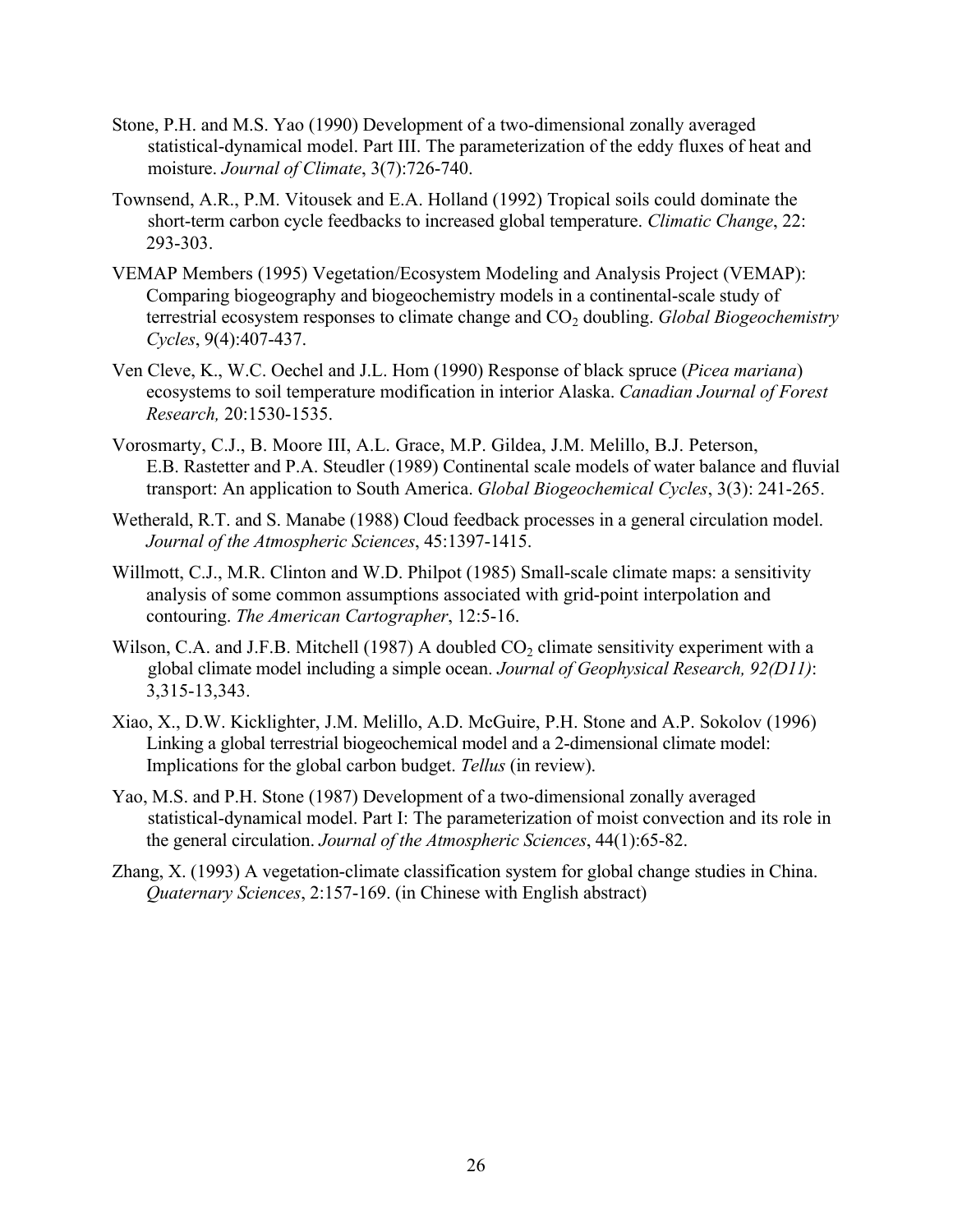

**Figure 1.** The Terrestrial Ecosystem Model (TEM). The state variables are: carbon in vegetation (C<sub>V</sub>); structural nitrogen in vegetation (N<sub>VS</sub>); labile nitrogen in vegetation (N<sub>VL</sub>); organic carbon in soils and detritus (C<sub>S</sub>); organic nitrogen in soils and detritus  $(N_s)$ ; and available soil inorganic nitrogen  $(N_{AV})$ . Arrows show carbon and nitrogen fluxes: GPP, gross primary productivity; R<sub>A</sub>, autotrophic respiration; R<sub>H</sub>, heterotrophic respiration; L<sub>C</sub>, litterfall carbon;  $L_N$ , litterfall nitrogen; NUPTAKE<sub>s</sub>, N uptake into the structural N pool of the vegetation; NUPTAKE<sub>L</sub>, N uptake into the labile N pool of the vegetation; NRESORB, N resorption from dying tissue into the labile N pool of the vegetation; NMOBIL, N mobilized between the structural and labile N pools of the vegetation; NETNMIN, net N mineralization of soil organic N; NINPUT, N inputs from the outside of the ecosystem; and NLOST, N loss from the ecosystem.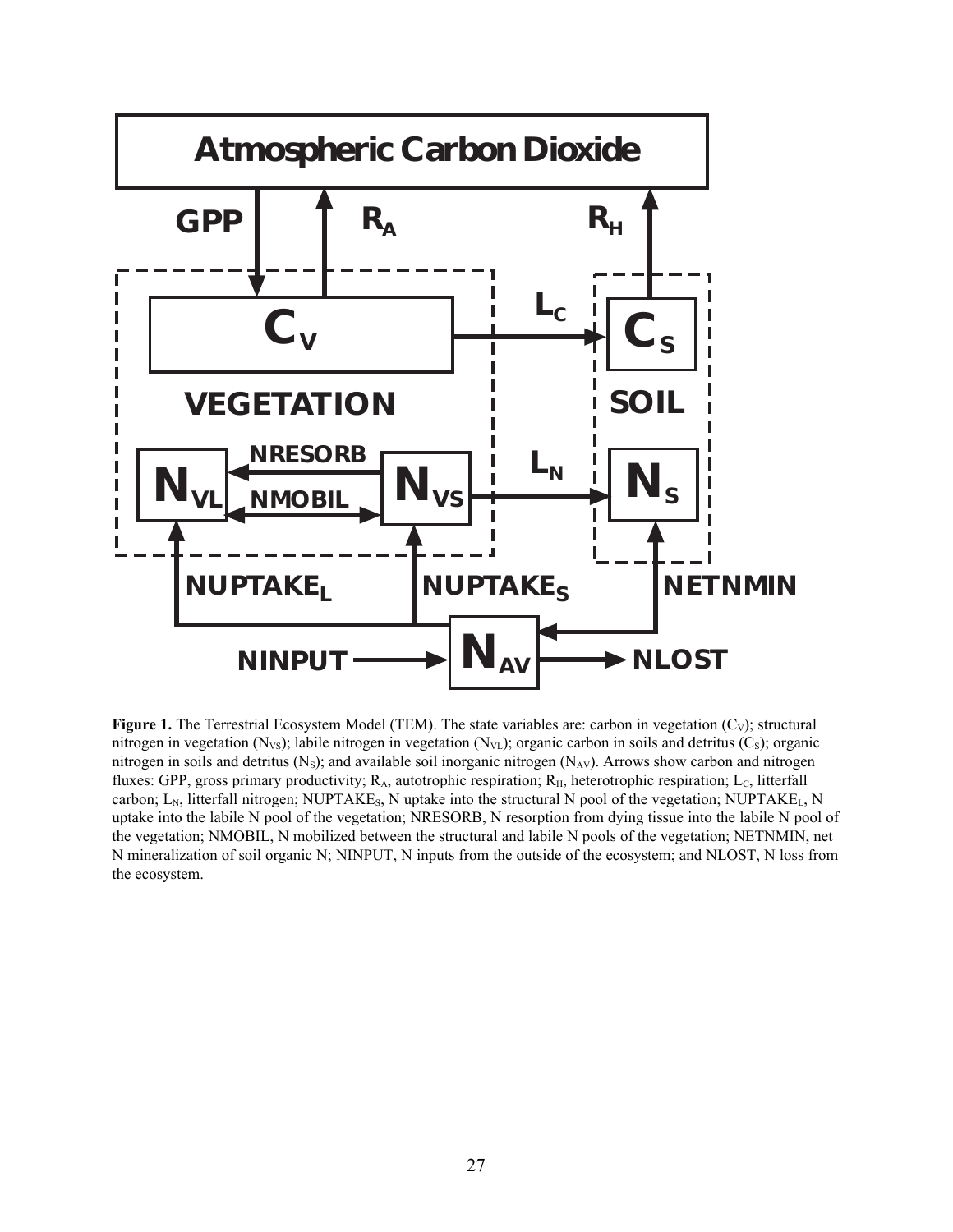

**Figure 2.** The zonal mean changes over land of annual mean temperature, annual precipitation and annual mean cloudiness between 1×CO2 and 2×CO2 simulations by the GFDL GCM and the 2-D MIT L-O climate model along the latitudinal bands as defined by the 2-D MIT L-O climate model. The outputs from the GFDL are averaged over the same latitudinal bands as those of the 2-D MIT L-O climate model.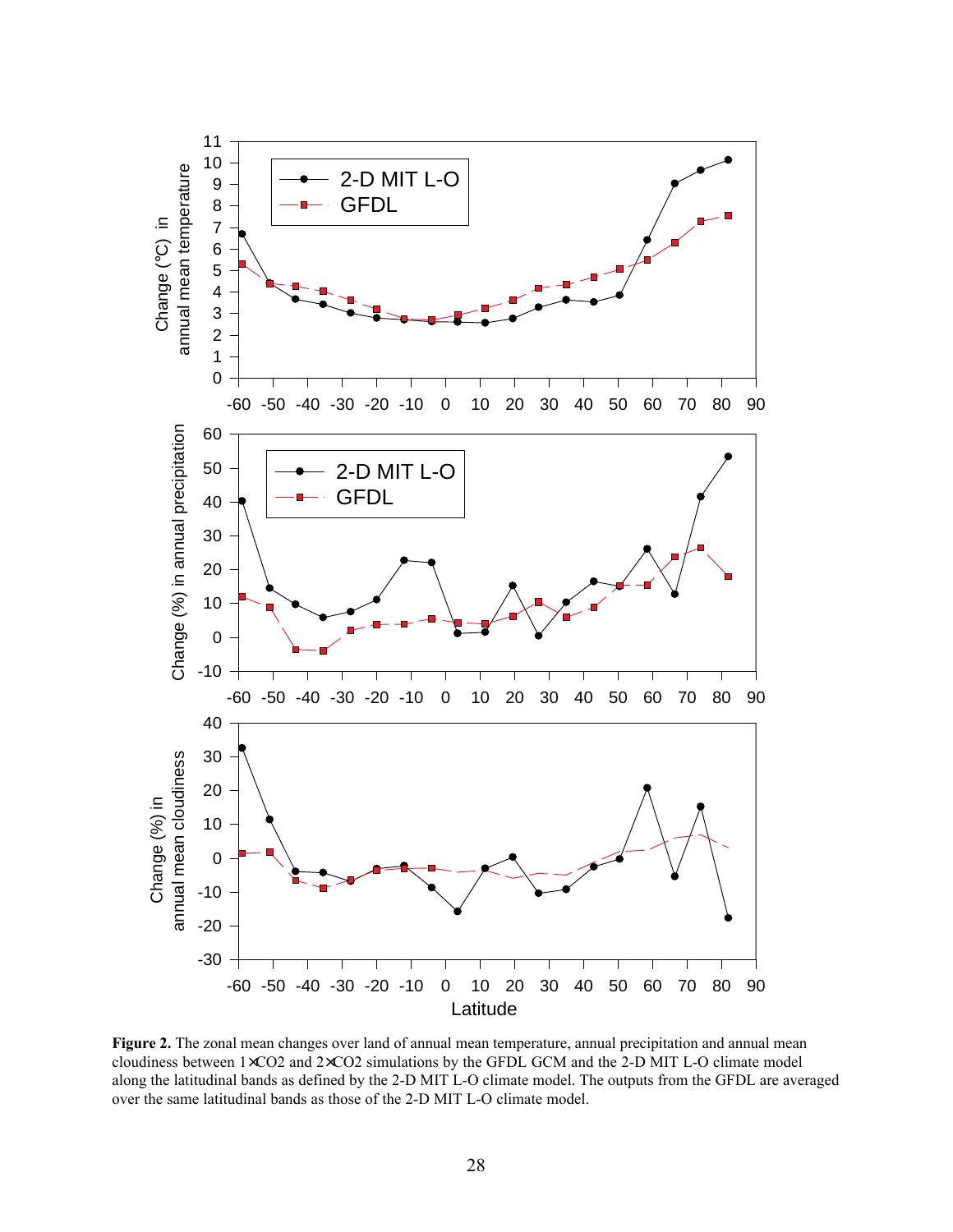

**Figure 3.** Latitudinal distributions of the responses of net primary production to change in atmospheric  $CO<sub>2</sub>$ concentration and changes in temperature, precipitation and cloudiness projected by the 3-D GFDL and 2-D MIT L-O climate models. The latitudinal bands have a 0.5˚ resolution. (a) GFDL climate; (b) MIT L-O climate.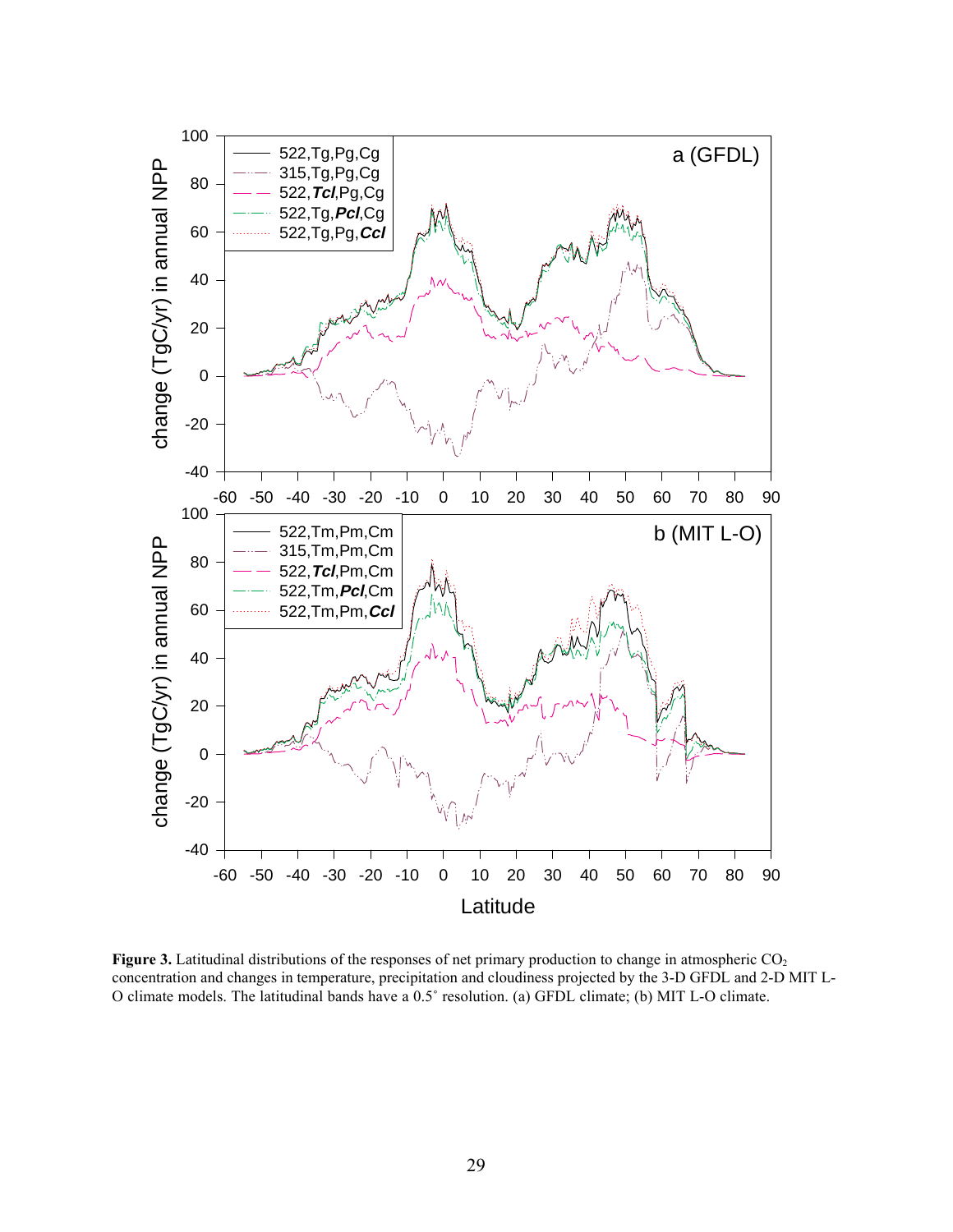

**Figure 4.** Latitudinal distributions of the responses of vegetation carbon to change in atmospheric CO<sub>2</sub> concentration and changes in temperature, precipitation and cloudiness projected by the 3-D GFDL and the 2-D MIT L-O climate models. The latitudinal bands have a 0.5˚ resolution. (a) GFDL climate; (b) MIT L-O climate.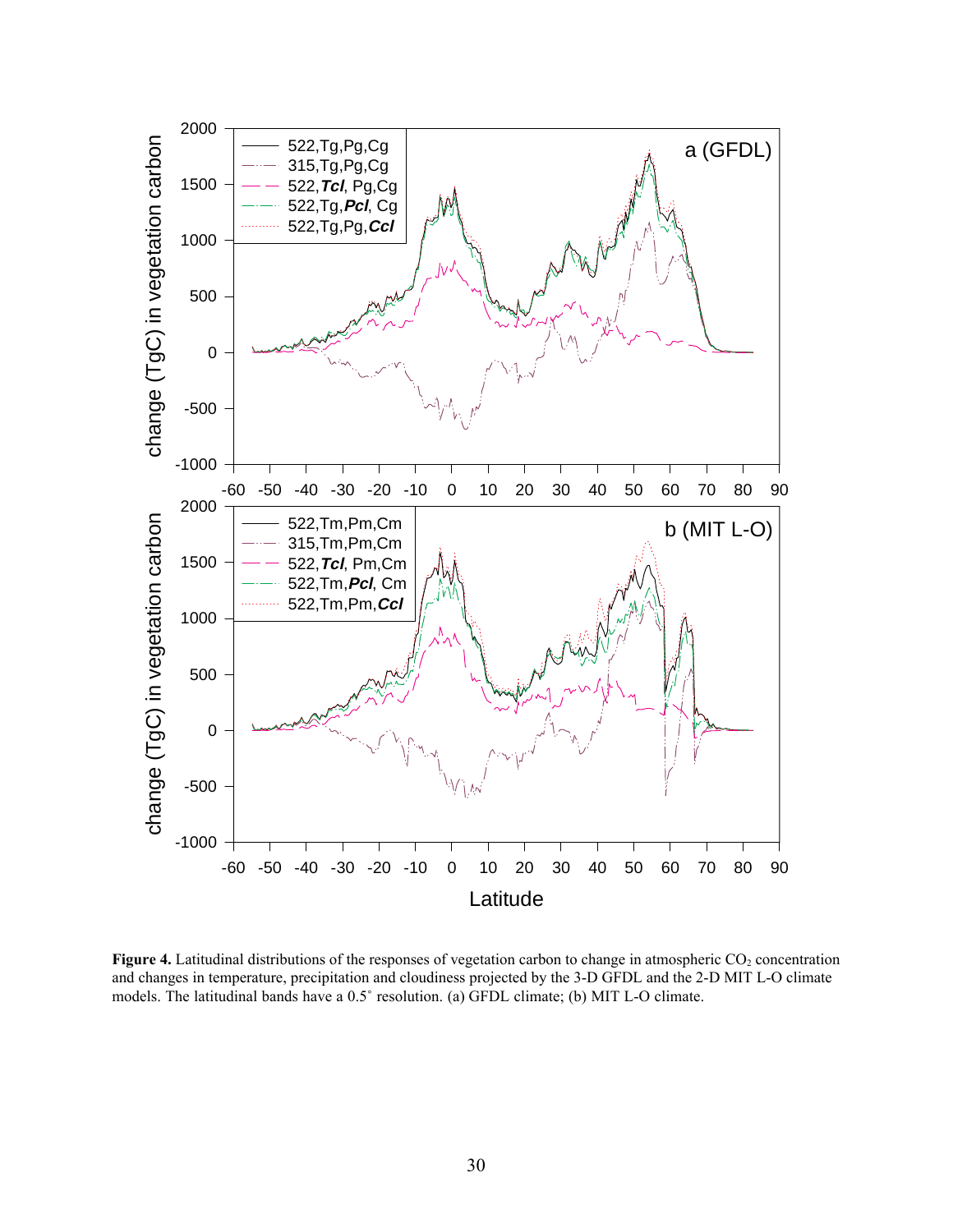

**Figure 5.** Latitudinal distributions of the responses of reactive soil organic carbon to change in atmospheric CO<sub>2</sub> concentration and changes in temperature, precipitation and cloudiness projected by the 3-D GFDL and 2-D MIT L-O climate models. The latitudinal bands have a 0.5˚ resolution. (a) GFDL climate; (b) MIT L-O climate.